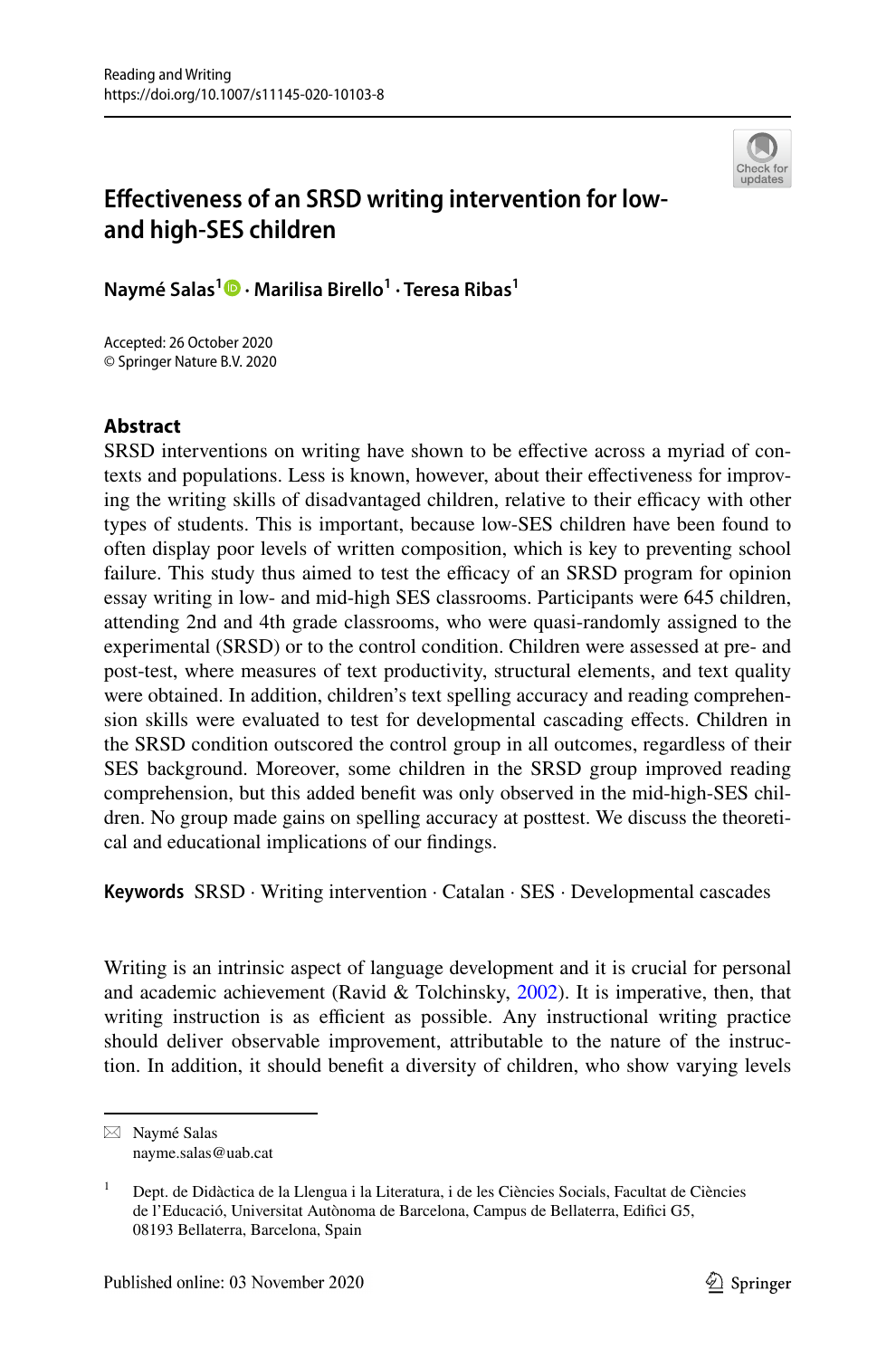of writing skills, exposure to print, and general knowledge. Finally, researchers should be able to explain the mechanisms that make a given methodology efective. In this study, we examined whether a specifc type of writing instruction, based on the development of self-regulated writing skills (self-regulated strategy development, SRSD, (Graham & Harris, [2009\)](#page-25-0) was as efective for low socioeconomic status (SES) children as for children from a mid- or mid-high SES background. This is important because low-SES children have been found to lag behind age-matched peers on writing skills, increasing the risk for academic failure (e.g., Coker, [2006;](#page-25-1) Kim, Puranik, & Otaiba, [2015](#page-26-0)). We also explored whether the intervention, which targeted planning strategies for opinion-essay writing, showed cascading efects to two related skills: spelling accuracy (a within-domain skill) and reading comprehension (a cross-domain skill). This exploration would allow us to better understand the mechanisms underlying the efficacy of the writing intervention.

# **Self‑regulated strategy development**

Self-regulated Strategy Development (SRSD) for writing instruction was developed in the 1980's by Karen Harris (Graham & Harris, [2018](#page-25-2)) and is deeply rooted in a process view of writing (Graham & Harris, [2009](#page-25-0); Hayes & Flower, [1980\)](#page-26-1). For this reason, SRSD interventions usually target a specifc writing process (e.g., planning, revising) by providing explicit strategies that are easy to remember and, therefore, to apply. Process-based writing strategies work best when paired with strategies that target a child's self-regulation skills. Furthermore, SRSD interventions often revolve around a concrete discourse genre or communicative situation, such as opinionessay writing, narrative, or informational text writing (e.g., Graham & Perin, [2007;](#page-25-3) Graham, McKeown, Kiuhara, & Harris, [2012\)](#page-25-4).

A typical SRSD writing intervention includes six recursive stages, which are meant to be combined in each session, depending on the goals of the teacher and the needs of students. Activities that include the *Develop and activate background knowledge* stage aim to make children think about what they know about a certain genre (e.g., opinion essay writing). The teacher may induce discussions about the structure of texts, their purpose or audience, among other characteristics. Procedural knowledge is focused on at this stage. At the *Discuss it* stage, children refect on their own writing skills and their progress in using writing and self-regulation strategies. In the *Model it* stage the teacher shows students how she uses the target writing skills, engaging in a sort of "writing-aloud" process, where she verbalizes her thoughts as she composes text. Often the teacher expresses obstacles and doubts that emerge during writing, showing how the strategies are useful to overcome them. Moreover, she overtly displays positive attitudes towards writing. The *Memorize it* stage consists of the mnemonics designed to facilitate the rote memorization of the strategies. They are introduced relatively early in the intervention and they are supported throughout. The *Support it* stage involves the teacher's helping and guiding students during the intervention, often complemented with materials for charting and monitoring progress, sheets for self-evaluation, among other resources. Finally, the *Independent performance* stage is characterized by a progressive fading out of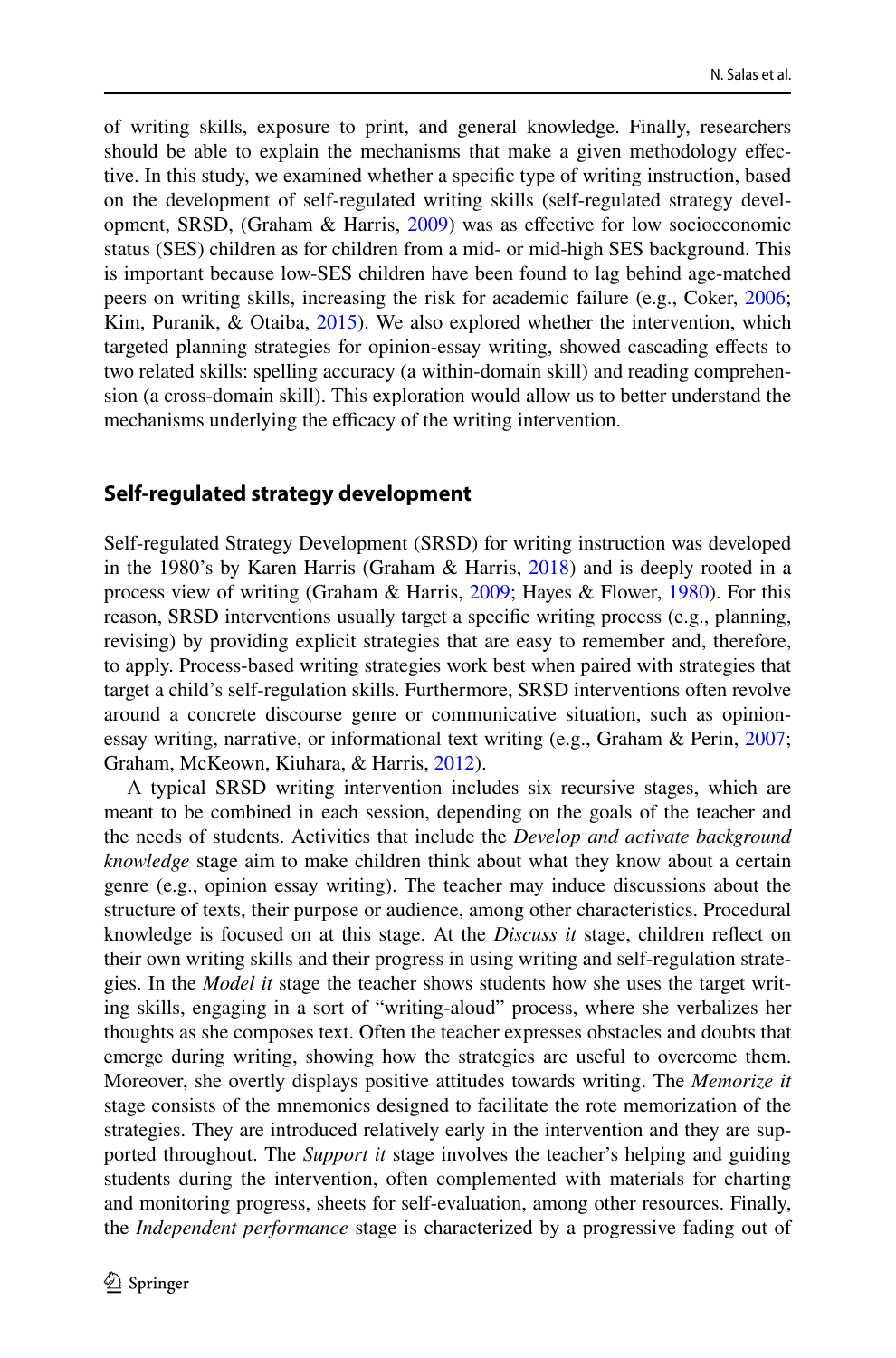support, as children become more apt at using the writing and self-regulation strategies. In sum, SRSD interventions for improving writing are characterized by explicitly teaching children knowledge about writing, including genre-specifc elements (e.g., text structure), and providing scafolded know-how about writing processes (e.g., planning, revising). SRSD instruction is discourse rich and it is paired with the explicit teaching of self-regulation strategies that help children better orchestrate the complex nature of writing processes and subprocesses. Finally, the teacher's role is geared towards encouraging independent behavior, promoting generalization and maintenance, while emphasizing positive attitudes towards writing (e.g., Graham & Harris, [2009](#page-25-0); Harris & Graham, [1996](#page-25-5); Graham & Harris, [2018\)](#page-25-2).

SRSD has proven to be a useful framework to conduct writing instruction. There is substantial evidence that it works similarly well across discourse genres (e.g., stories, argumentative texts, informational texts) and administration conditions (e.g., single, small group, or whole class, de la Paz & Graham, [2002](#page-25-6); Graham et al., [2012;](#page-25-4) Rogers & Graham, [2008](#page-27-1)). Children with various learning and language disorders greatly beneft from this type of instruction (Graham & Harris, [2003\)](#page-25-7). SRSD has also been reported to improve the writing skills of disadvantaged children (e.g., Gra-ham & Harris, [2005;](#page-25-8) Mason, Snyder, Sukhram, & Kedem, [2006](#page-26-2)). However, to the best of our knowledge, no study to date has compared the efficacy of SRSD writing interventions of disadvantaged versus socioeconomically advantaged peers. This is a crucial goal, given that the improvement of low-SES children needs to be greater in order to avoid Matthew Efects (e.g., Juel, [1988\)](#page-26-3).

### **Impact of SES on writing development and instruction**

The relationship between SES and academic achievement is well documented. SES affects academic performance in general (e.g., Sirin, [2005](#page-27-2)), and literacy in par-ticular (Coker, [2006](#page-25-1); Kim et al., [2015;](#page-26-0) Korat & Schiff, [2005](#page-26-4); Perry & McConney, [2010](#page-26-5)). It has even been found to be a relevant factor for neurocognitive development, including executive functions (e.g., Hackman & Farah, [2009](#page-25-9); Sarsour et al., [2011](#page-27-3)), which are essential to written composition (e.g., Salas & Silvente, [2019\)](#page-27-4). The gap in academic achievement attributable to SES diferences tends to be fairly stable throughout most of the elementary school years, although it increases in adolescence (Sirin, [2005\)](#page-27-2). The disadvantage for low-SES students appears to hold across tasks (e.g., math, literacy) and countries (van Ewijks & Sleegers, [2010\)](#page-27-5), and it has been observed from as early as preschool (Smith & Dixon, [1995\)](#page-27-6).

Given the attested role of SES in the development of writing, it seems logical to consider whether it influences the relative efficacy of writing instruction programs. In this sense, several SRSD interventions have been conducted which targeted children from disadvantaged backgrounds with overall good results (e.g., Coker & Erwin, [2011;](#page-25-10) Harris, Graham, & Mason, [2006;](#page-26-6) Harris, Ray, Graham, & Houston, [2019](#page-26-7); Graham & Harris, [2005;](#page-25-8) Mason et al., [2006\)](#page-26-2). However, to the best of our knowledge, no study has performed a systematic comparison of the efectiveness of SRSD writing instruction as a function of children's or school SES. In the present study, we conducted identical versions of an intervention on opinion-essay writing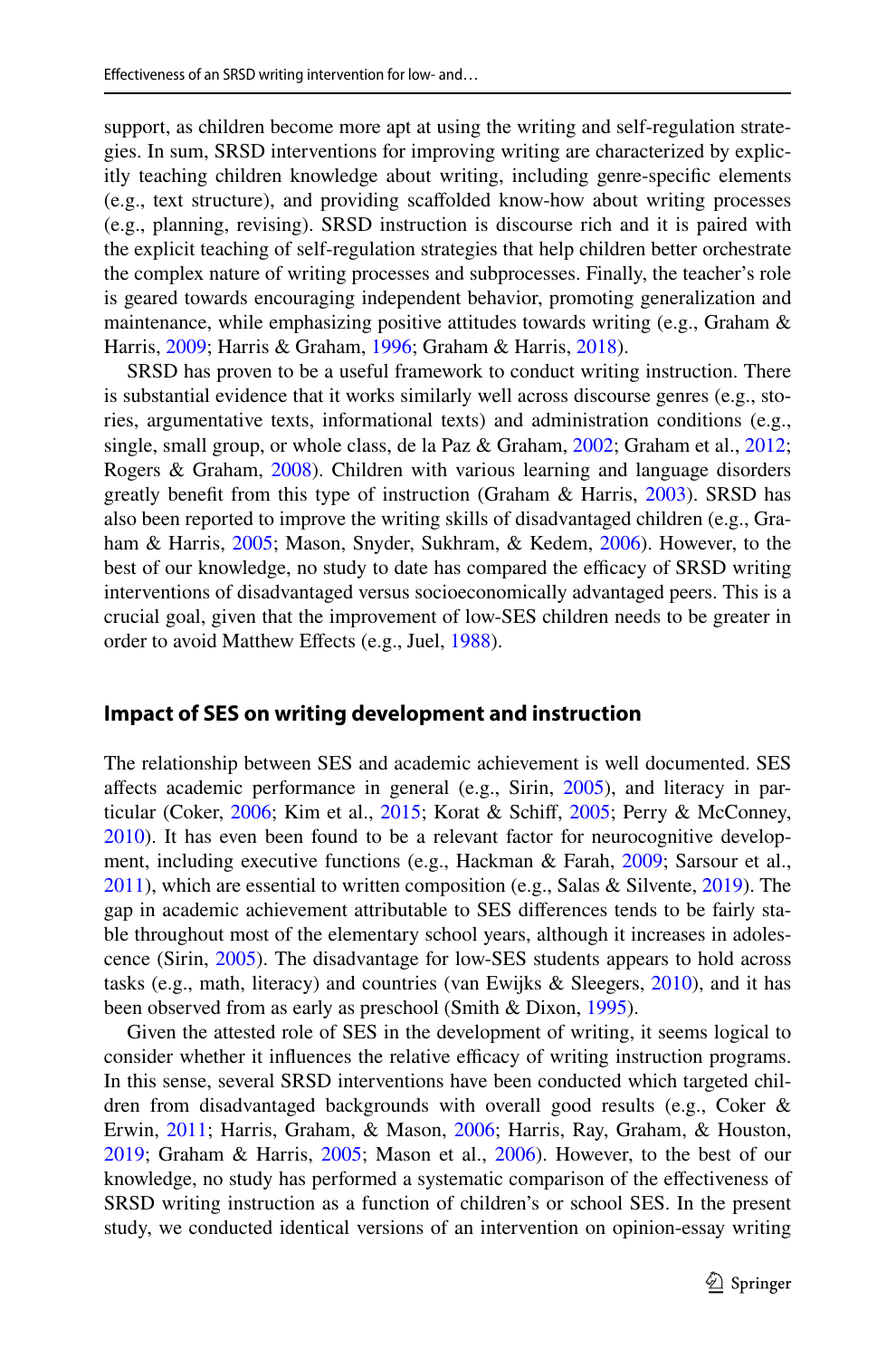in "vulnerable" schools (VSs) and in "non-vulnerable" schools (NVSs), where the former included public primary education centers in which a majority of students were considered to be at risk for school failure and social exclusion, whereas the latter included public education centers in which most students belonged to mid- or mid-high SES backgrounds.

### **Impact of SRSD interventions on related skills**

In developmental psychology, complex tasks such as writing, which involves numerous skills and knowledge sources (e.g., Alamargot & Chanquoy, [2001](#page-24-0)), are arguably good candidates for "developmental cascades". A cascading efect occurs when one or more skills underlying a task have an impact on other, related skills, both withinand across-domains, thus afecting their development. Examination of cascading efects is crucial for expanding our knowledge of the very nature of the complex task at hand, as well as to determine causal (direct or indirect) relations (Fry & Hale, [1996](#page-25-11); Masten & Cicchetti, [2010\)](#page-26-8). Although it has not always been entirely possible to tease apart which, exactly, are the features of SRSD that make it so successful (Graham, Harris, & McKeown, [2014](#page-25-12), p. 429), it could be argued that training of self-regulatory skills, of genre-specifc knowledge, the explicit discussion and training of writing processes, as well as increasing awareness about a writer's goals or intentions (and of readers' reactions or expectations) will have an efect on other writing skills, as well as in other domains (e.g., reading), even if the intervention did not explicitly target them.

A cascading efect underlay studies that examined whether training of transcription skills (i.e., spelling or handwriting) has an impact on written composition scores (Berninger et al., [1997,](#page-24-1) [2002](#page-24-2); Graham, Harris, & Chorzempa, [2002](#page-25-13); Graham et al., [2012](#page-25-4); Graham & Santangelo, [2014](#page-25-14); Limpo, Vigário, Rocha, & Graham, [2020](#page-26-9); Santangelo & Graham, [2016](#page-27-7)). Because poor transcription skills severely constrain the composition process (Berninger, [1999;](#page-24-3) Berninger & Winn, [2006;](#page-24-4) Bourdin & Fayol, [1994](#page-24-5); Juel, Grifth, & Gough, [1986](#page-26-10)), training transcription is likely to make it more automatic, with the consequent reduction in cognitive load. More available cognitive resources, in turn, facilitate attention to other writing skills (e.g., text generation, planning). Thanks to a snowball effect, writers will eventually be able to make more sophisticated writing representations and, therefore, produce richer texts that intend to accomplish more challenging rhetorical goals (McCutchen, [2000;](#page-26-11) Salas & Silvente, [2019](#page-27-4)).

Developmental cascades in writing could also start at higher levels and afect low-level skills (Olive, [2014](#page-26-12)). Arguably, an SRSD intervention that targets planning strategies and that explicitly teaches self-regulatory skills should contribute to lessen part of the cognitive effort during composing, as they are useful to help children manage attentional resources. Therefore, the gain in cognitive resources could be devoted (at least in part) to spelling accuracy, especially when considering the well-established fnding that spelling accuracy is inversely related to task demands (de Manrique & Signorini, [1998](#page-25-15)).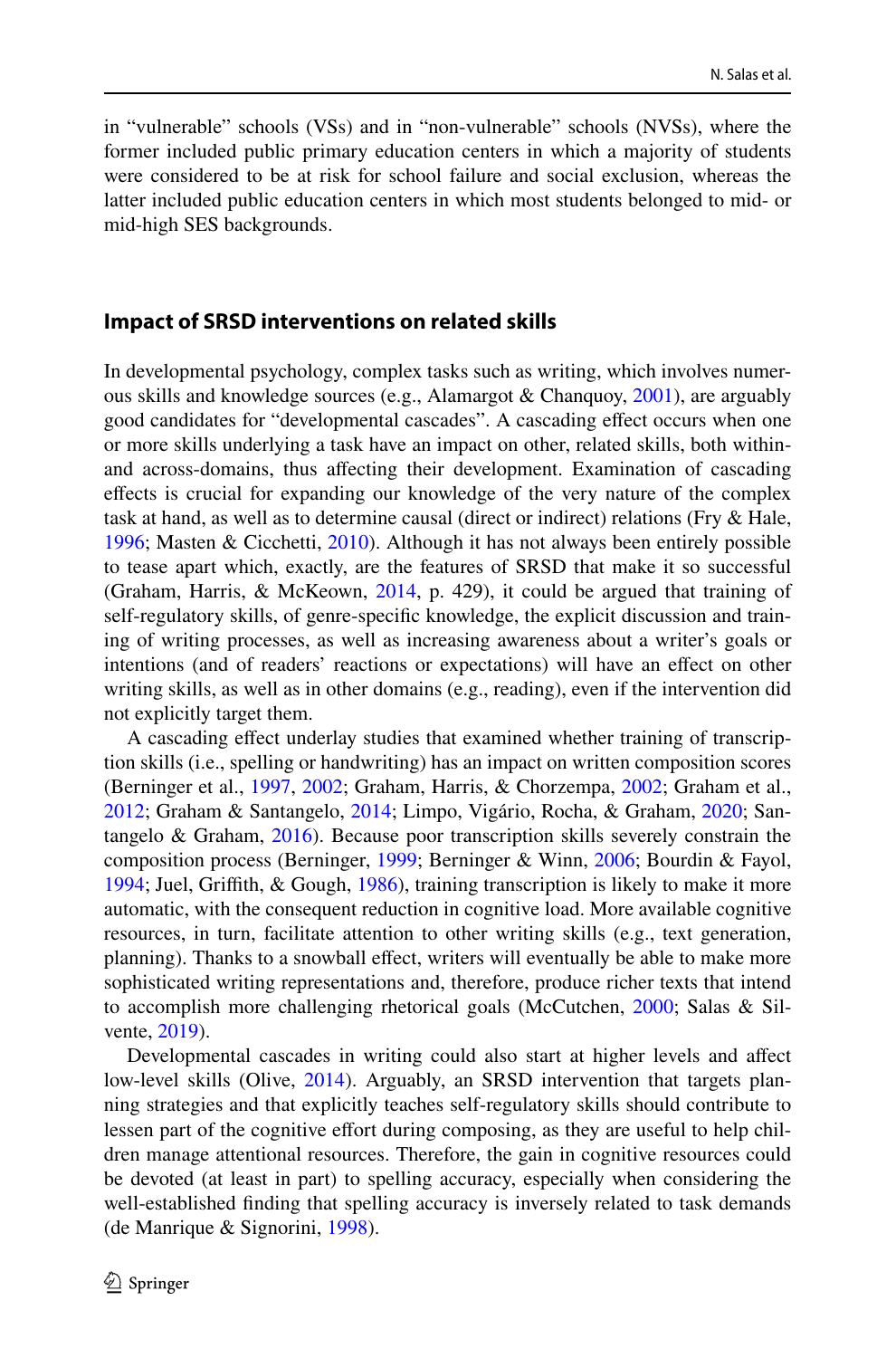Several studies have examined the potential cascading effects of writing to reading comprehension. There is little disagreement that reading and writing, though distinct domains, have a common knowledge base and infuence each other throughout development (e.g., Abbott, Berninger, & Fayol, [2010](#page-24-6); Fitzgerald & Shanahan, [2000](#page-25-16); Tierney & Shanahan, [1991\)](#page-27-8). Accordingly, a meta-analysis on the efects of writing instruction on reading comprehension yielded positive results, although it is still an under-researched area (Graham  $\&$  Hebert, [2011](#page-25-17)). The emphasis of an SRSD intervention on genre-specifc elements and their hierarchical structure, the explicit discussions about writers' goals (e.g., persuading), and the evaluation of various texts (the child's own production, model texts, as well as texts produced by peers, as was the case in the current intervention) could also be mobilized when reading.

In short, we aimed to examine if cascading efects were observable within the context of an SRSD intervention for planning opinion essays. Specifcally, we examined a within-domain efect from writing to spelling skill; and a cross-domain efect, from writing to reading comprehension skill. For this reason, we assessed children's in-text spelling accuracy at both pre- and posttest, as well as reading comprehension tests also at pre- and post-test. Of interest to the current study was whether such efects (if attested) could be observed across grades and for both low- and mid-high-SES populations.

### **This study**

The current study is a large-scale SRSD intervention on opinion-essay writing skills for grade 2 and grade 4 writers, and was part of a larger project on literacy development in Catalan. The intervention, which had a pretest-posttest design with two conditions (SRSD and control), taught children planning strategies, because of the impact of preplanning activity on the overall quality of the text (Berninger, Whitaker, Feng, Swanson, & Abbott, [1996](#page-24-7); Harris et al., [2006\)](#page-26-6). It was schools, rather than classrooms or individual students, that were assigned to each condition. This procedure allowed us to offer teacher training to all the teaching staff at participating schools.<sup>[1](#page-4-0)</sup> At least two schools per condition (SRSD and control) and per school status (vulnerable and non-vulnerable) were included, in order to avoid potential confounds (see Table [1](#page-5-0) for the overall distribution of participants). Assignment to either condition was quasi-random: schools were assigned to either condition, with only one exception: Teachers who were familiar with the "didactic sequence" method (Camps i Mundó, [1994\)](#page-24-8) were not assigned to control groups, as it is a teaching methodology that shares some character-istics with SRSD.<sup>[2](#page-4-1)</sup> In other words, there were no inclusionary criteria for teachers to be

<span id="page-4-0"></span><sup>&</sup>lt;sup>1</sup> For ethical reasons, the same training was offered to all control schools after the intervention had concluded.

<span id="page-4-1"></span><sup>&</sup>lt;sup>2</sup> A "didactic sequence" for writing instruction typically consists of a series of tasks that are oriented towards a real-life goal, which is thought to help children understand the function of diferent text genres and to better take into account readers' needs. It may also provide procedural strategies.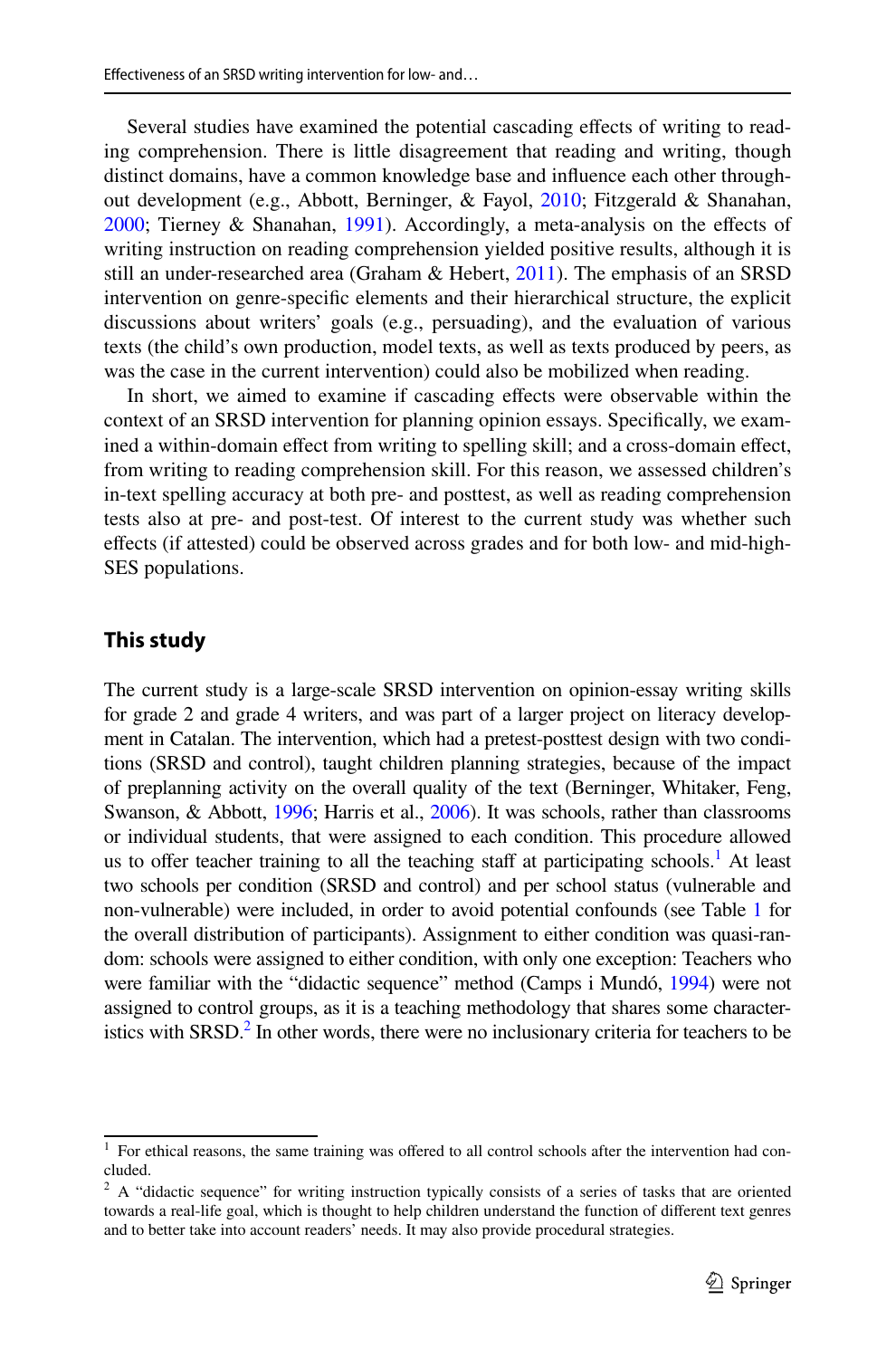|                                                                                                                      | Control        |               |               |               | <b>SRSD</b>  |                                          |               |               |
|----------------------------------------------------------------------------------------------------------------------|----------------|---------------|---------------|---------------|--------------|------------------------------------------|---------------|---------------|
|                                                                                                                      | Grade 2        |               | Grade 4       |               | Grade 2      |                                          | Grade 4       |               |
|                                                                                                                      | VSs            | <b>NVSs</b>   | VSs           | <b>NVSs</b>   | VSs          | <b>NVSs</b>                              | УSs           | <b>NVSs</b>   |
| N (boys-girls)                                                                                                       | $30 - 32$      | $50(27-23)$   | $68(33 - 35)$ | $50(20-30)$   | 99 (43-56)   | $125(56-69)$                             | $71(44-27)$   | $120(65-55)$  |
| I age in months (SD)                                                                                                 | (4.41)<br>89.9 | 90.16 (3.9)   | 113.45(4.84)  | 112.82 (4.48) | 88.51 (4.93) | 87.35 (4.26)                             | 112.74 (3.96) | 112.24(4.61)  |
| <b>MISEI</b> score                                                                                                   | 44.71 (15.22)  | 54.80 (13.07) | 41.53 (10.88) |               |              | 52.87 (13.72) 35.93 (8.71) 56.00 (12.64) | 35.46 (8.62)  | 54.24 (13.56) |
| VS vulnerable schools, NVSs non-vulnerable schools, ISEI International Socio-economic Index (Ganzeboom et al., 1992) |                |               |               |               |              |                                          |               |               |

<span id="page-5-0"></span>Table 1 Distribution and demographic information of participants **Table 1** Distribution and demographic information of participants

N. Salas et al.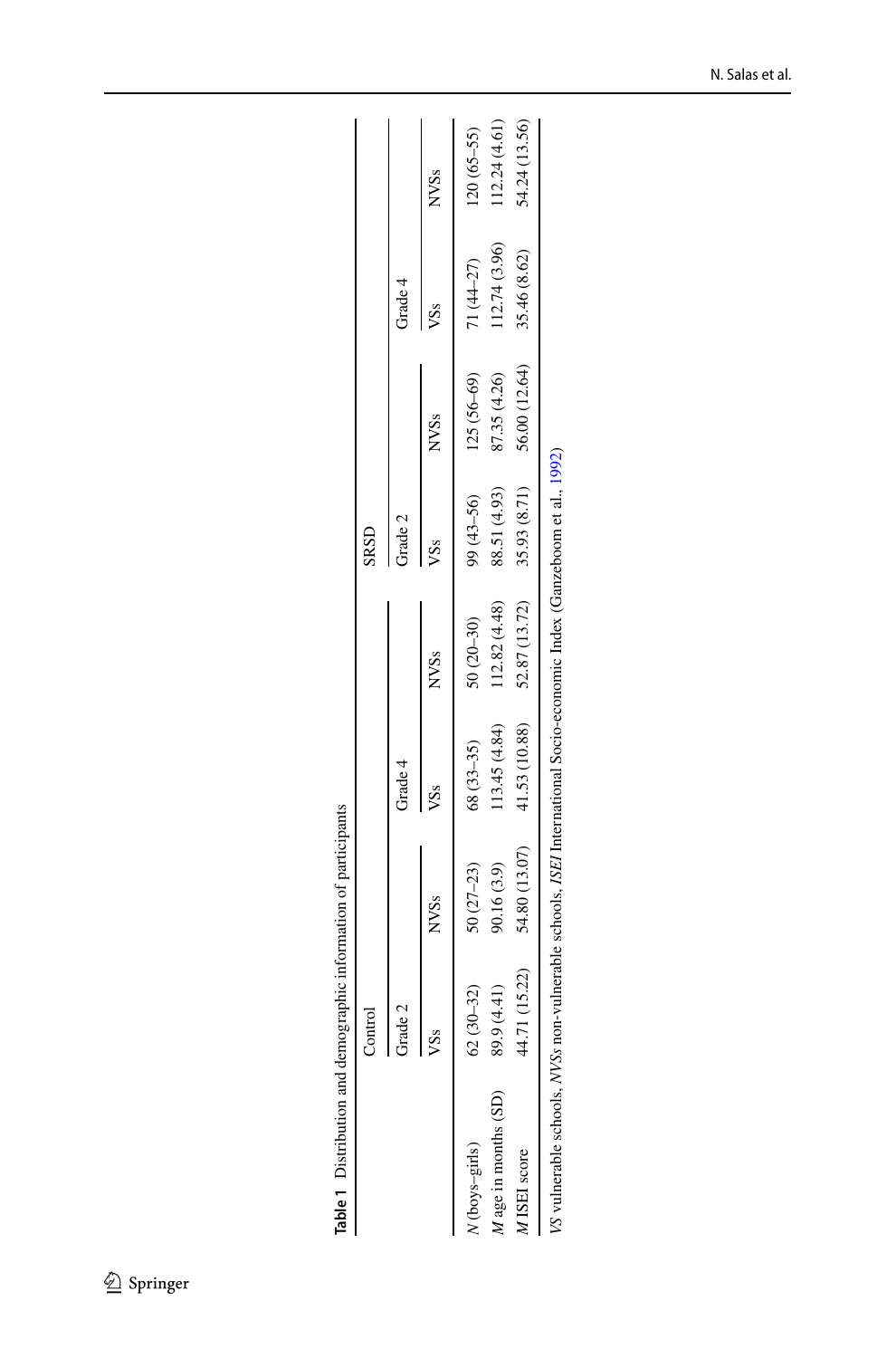assigned to either condition, but teachers already familiar with didactic sequences were not assigned to the control condition.

In order to determine the efectiveness of the intervention, we obtained measures of *planning quality, productivity* (number of words and clauses)*, text quality*, and number of genre-appropriate elements or *structural elements*. To investigate developmental cascading efects to spelling and reading comprehension, we obtained measures of *spelling accuracy* and administered *reading comprehension* tests, respectively.

Our research questions were the following:

(RQ1) Is SRSD writing instruction as efective for children in vulnerable schools as it is for children in non-vulnerable schools?

(RQ2) Do children in the SRSD condition make fewer spelling mistakes at posttest, in comparison with children in the control condition?

(RQ3) Do children in the SRSD condition improve their reading comprehension skills at posttest in comparison with the control group?

With regards to RQ1, we hypothesized that low-SES children would beneft from the SRSD intervention, given that previous studies with similar populations have shown improvement in writing using this type of instruction (e.g., Graham et al., [2012\)](#page-25-4). However, we were ambivalent regarding the comparison with their non-vulnerable peers. On the one hand, one could predict that low-SES children would beneft from the intervention to a lesser extent than children who are from a higher SES background. This is because children who grow up in a low-SES environment have had, in general, less exposure to print and print-related activities (Korat, Klein, & Segal-Drori, [2007\)](#page-26-13). Therefore, they could be at a disadvantage in terms of profting from the SRSD instruction. On the other hand, low-SES children could show a greater beneft, precisely because they have been less exposed to literate activities, so the intervention could make a larger impact. Alternatively, SES status may not mediate the efficacy of the intervention. Previous studies comparing the efficacy of SRSD in different population types (at-risk versus general) did not fnd evidence of a moderating efect of student status (Graham et al., [2014\)](#page-25-12). With regards to RQ2, we hypothesized that children in the SRSD condition would show signifcantly fewer spelling mistakes at posttest than their control counterparts. This prediction is based on the arguably lessened cognitive demands that the composing task would pose to children in the SRSD condition, which could be redirected towards spelling accuracy. Finally, regarding RQ3, we expected that the knowledge base shared by writing and reading comprehension, such as the focus of the intervention on genre-specifc elements, would lead to a signifcant improvement in the latter for children in the SRSD condition.

# **Method**

### **Participants**

Six-hundred and forty-fve children participated in the study. Children were recruited from 27 s ( $n = 336$ ) and fourth ( $n = 309$ ) grade classrooms in 12 public schools in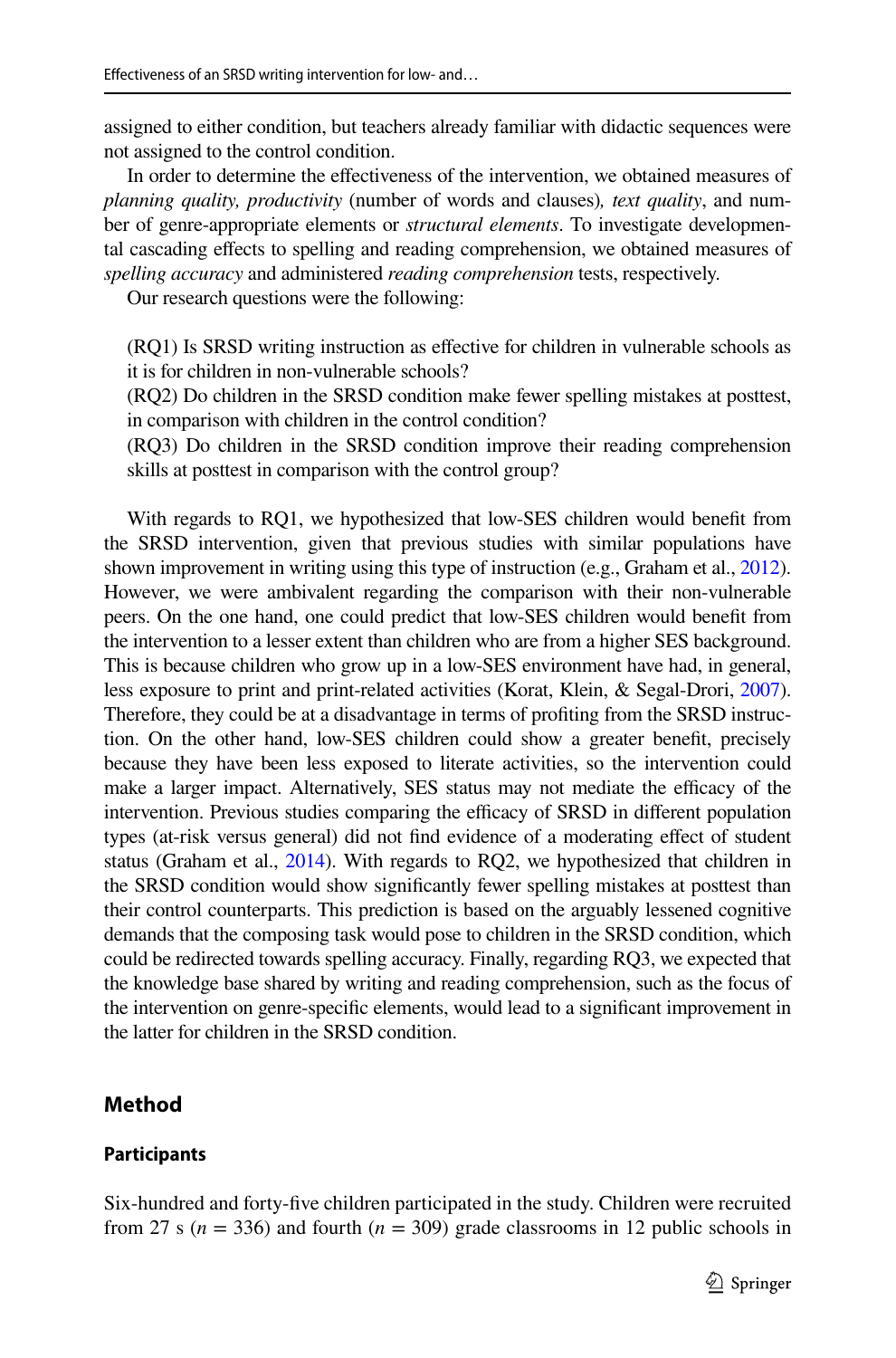the province of Barcelona, Spain. Only children whose parents signed an informed consent form were part of the study, which successfully underwent scrutiny by the Ethics Committee of the University.

Three-hundred children attended "vulnerable" schools (VSs) and 345 children attended "non-vulnerable" schools (NVSs). VSs were characterized by the cooccurrence of two or more of the following situations in a majority of its students: low socio-economic status (SES) of a child's parents or legal guardian, non-native speakers of the language of instruction  $(Catalan<sup>3</sup>)$  $(Catalan<sup>3</sup>)$  $(Catalan<sup>3</sup>)$ , parents with a low educational level. The regional Department of Education decides which schools get the "vulner-able" label.<sup>[4](#page-7-1)</sup> We administered a sociolinguistic questionnaire, in which we enquired about (1) the profession of each parent (or the child's legal guardian), so as to place them on the International Socio-economic Index (ISEI; Ganzeboom, De Graaf, & Treiman, [1992](#page-25-18)); and (2) the language that children used with their parents, their friends, and any siblings, to determine the languages they used outside of the classroom. Questionnaires were flled in by experienced research assistants, with the help of the classroom teachers. Full demographic information is shown on Table [1](#page-5-0). Vulnerable schools (VSs) difered signifcantly from non-vulnerable schools (NVSs) in the average ISEI score  $t(529.30) = 14.62$ ,  $p < .001$ , indicating that children in VSs belonged to a lower SES environment. VSs also difered signifcantly from NVSs in the average exposure to Catalan outside school,  $Chi^2(1) = 140.07$ ,  $p < .001$ , indicating that children in VSs had little to no Catalan support in their community outside the classroom. In subsequent analyses, therefore, we controlled for children's ISEI score, as an estimate of SES, and for their exposure to Catalan outside school.

Participating teachers flled out an online questionnaire, which inquired about their teaching experience. There were no signifcant diferences in overall teaching experience between the control group ( $M = 17.11$ , SD = 10.4) and the SRSD group  $(M = 19.19, SD = 11.80)$ ,  $t(49) = -0.63$ ,  $p = .529$ . There were also no significant differences in terms of the number of years of experience that control teachers ( $M =$ 3.82,  $SD = 3.52$ ) and SRSD teachers ( $M = 4.25$ ,  $SD = 4.71$ ) had teaching that particular grade level,  $t(48) = -0.36$ , p = .722.

### **Procedure for collecting writing samples**

Children were asked to produce a writing sample at pre- and at posttest under identical testing conditions. At pretest, roughly half the children were invited to write an opinion essay on the topic *Do you think that children need recess time at school?,* while the other half responded to the following prompt *Do you think that all children your age have to go to school?* Prompt-assignment was random and they were reversed at posttest, so that the relative ease or difficulty of either

<span id="page-7-0"></span><sup>&</sup>lt;sup>3</sup> Catalan is a Romance language, morphosyntactically similar to Spanish, with which it coexists. Virtually all speakers of Catalan are, to a large degree, also speakers of Spanish. Catalan orthography is, however, more complex than Spanish, and has been argued to be much less consistent in its phono-graphemic mappings (Salas, [2020\)](#page-27-9).

<span id="page-7-1"></span><sup>4</sup> The actual label is "centres d'alta complexitat" ['high-complexity centers'].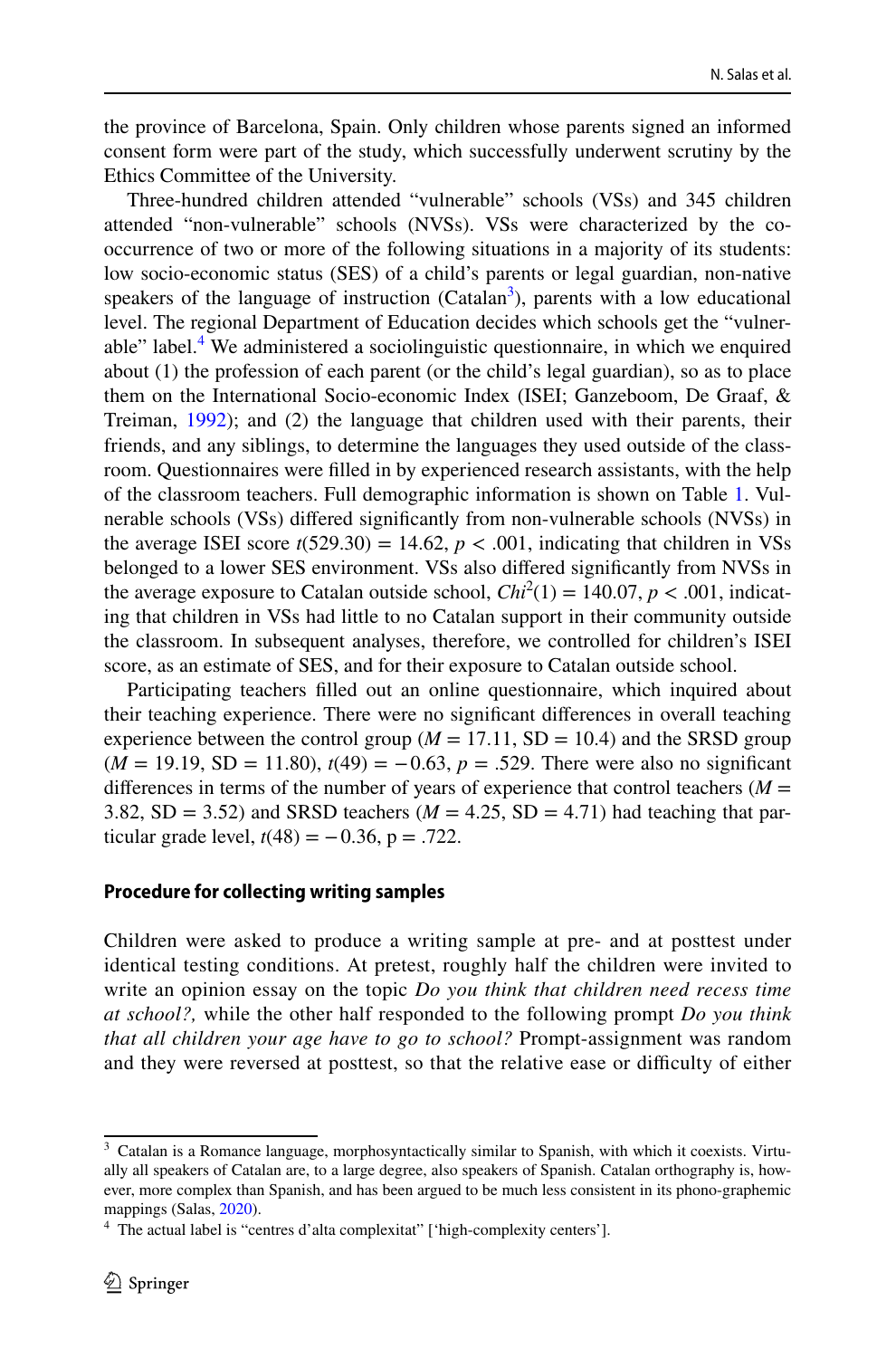prompt was not a factor in the success of the intervention. The same prompts were used in 2nd and 4th grade.

Children were given up to 10 min to plan their text and up to 20 min to compose it. Because several children were likely to be unfamiliar with the term "plan", we explained to them that they were given time to make notes that could help them write the text and compared this action to warming up before running. Testing took place in children's regular classrooms and was conducted by experienced research assistants. No feedback was provided to children on what to say, spelling, or other aspects. Rather, they were encouraged to write as best as they could.

### **Measures obtained**

### **Planning quality**

Children's plans were assessed on a scale from 1 to 5, based on Whitaker, Berninger, Johnston, and Swanson [\(1994](#page-27-10)). Plans that were left blank, contained only the prompt, or consisted of a single sentence, were aforded a score of 1. The same score was assigned to plans that were virtually identical to the fnal text, suggesting that the child had composed the text during planning time and then copied from it. Samples with "minimal planning" received a score of 2. Minimal planning involved some kind of rearrangement of (almost) identical sentences, as well as cases in which the child copied up to a point from the plan, but then went on and added at least a few more sentences. Plans that included instructions on how to build the text (e.g., "say I agree" or "say why I think so") received the same score of 2. Plans that included lists of keywords or topics that were to be developed in the text received a score of 3. Plans that showed some emergent structure or hierarchy, such as an abbreviated version of a topic indicating the part of the text to which they belong (e.g., Introduction) received a score of 4 or 5. A score of 4 was assigned to plans in which only one of the structural elements was developed, while a score of 5 was assigned to plans that developed two or more of the topics and subtopics. A trained research assistant scored all plans and the second author scored a random selection of 20%. The Kappa coefficient was 0.71, indicating that there was substantial reliability between scorers (Landis & Koch, [1977](#page-26-14)).

# **Number of words**

All texts were transcribed in a text editor and then transformed into CLAN-compati-ble files using the TEXTIN command (MacWhinney, [2017\)](#page-26-15). Two research assistants transcribed all texts, correcting spelling and punctuation mistakes to avoid bias from evaluators of text quality and other measures. Transcription reliability was determined on the basis of 100 transcriptions, ICC = .996 (95% C.I.: .994–.997). Words were counted automatically in CLAN using the STATFREQ command.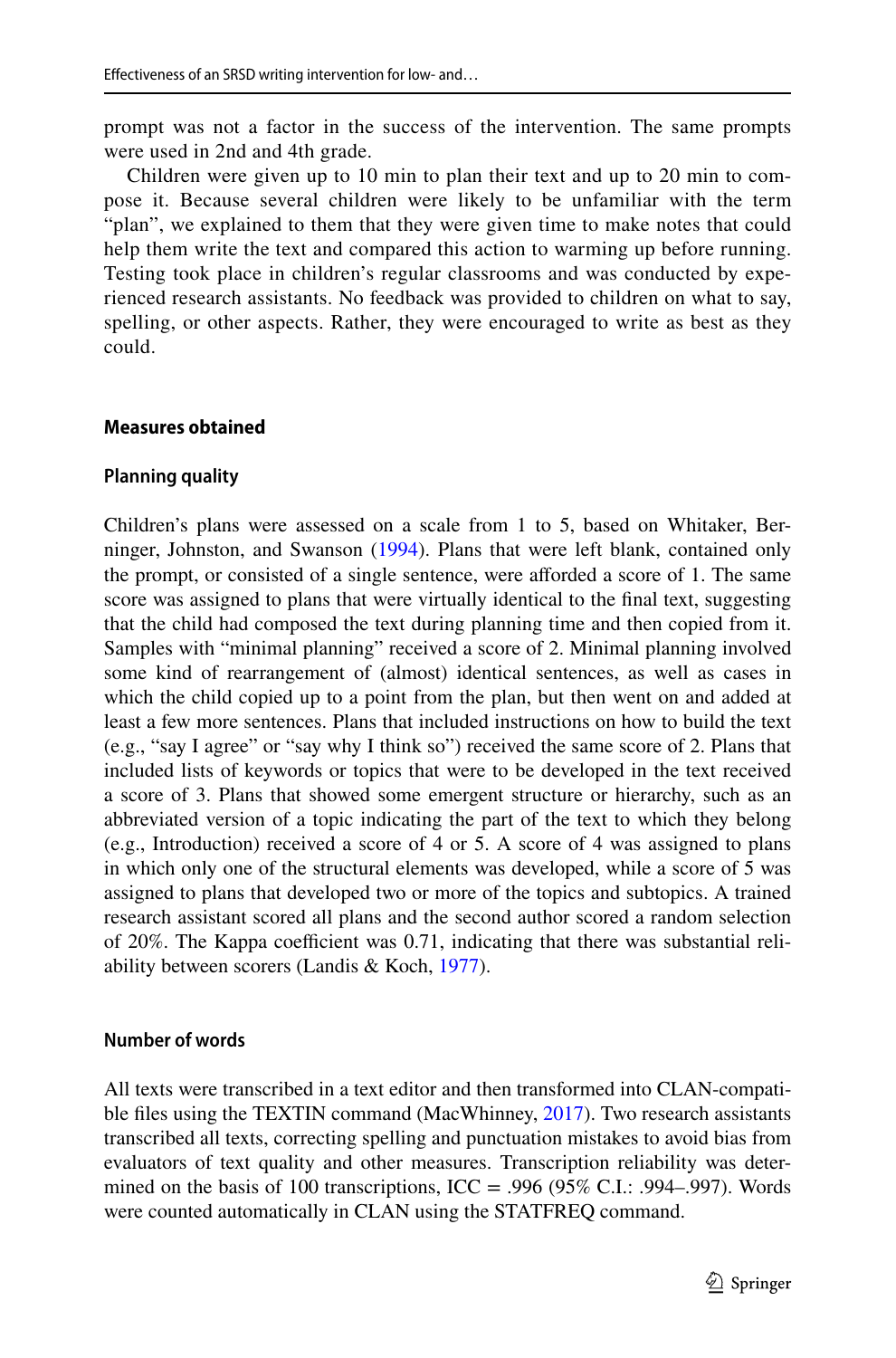

<span id="page-9-0"></span>**Fig. 1** Screenshots of the *TextHandler* app, used to analyze the quality (top) and the structure (bottom) of the opinion essays randomly. The text is shown on the left hand side, with red letters displaying the participant's code and blue letters displaying the prompt. Raters completed the form on the right hand side

### **Number of clauses**

Texts were segmented into clauses during transcription (after Berman and Slobin, [1994](#page-24-9)). Reliability across transcribers was ascertained on the basis of 100 texts, ICC = .979 (95% C.I.: .969–.985). Clauses were counted automatically using the STAT-FREQ command in CLAN (MacWhinney, [2017](#page-26-15)).

# **Text quality**

Texts were uploaded to *TextHandler* [\(https://text-handler-production.surge.sh/](https://text-handler-production.surge.sh/)), a bespoke app to facilitate the evaluation of texts. Raters log in the app and choose the genre (argumentative) and the educational level (2nd or 4th) of the writers and the app displays a text that complies with these conditions (Fig. [1](#page-9-0)). The app is built so that the search of texts to be evaluated is otherwise completely random and unknown to the rater (i.e., no classroom, condition, or time-point information is displayed).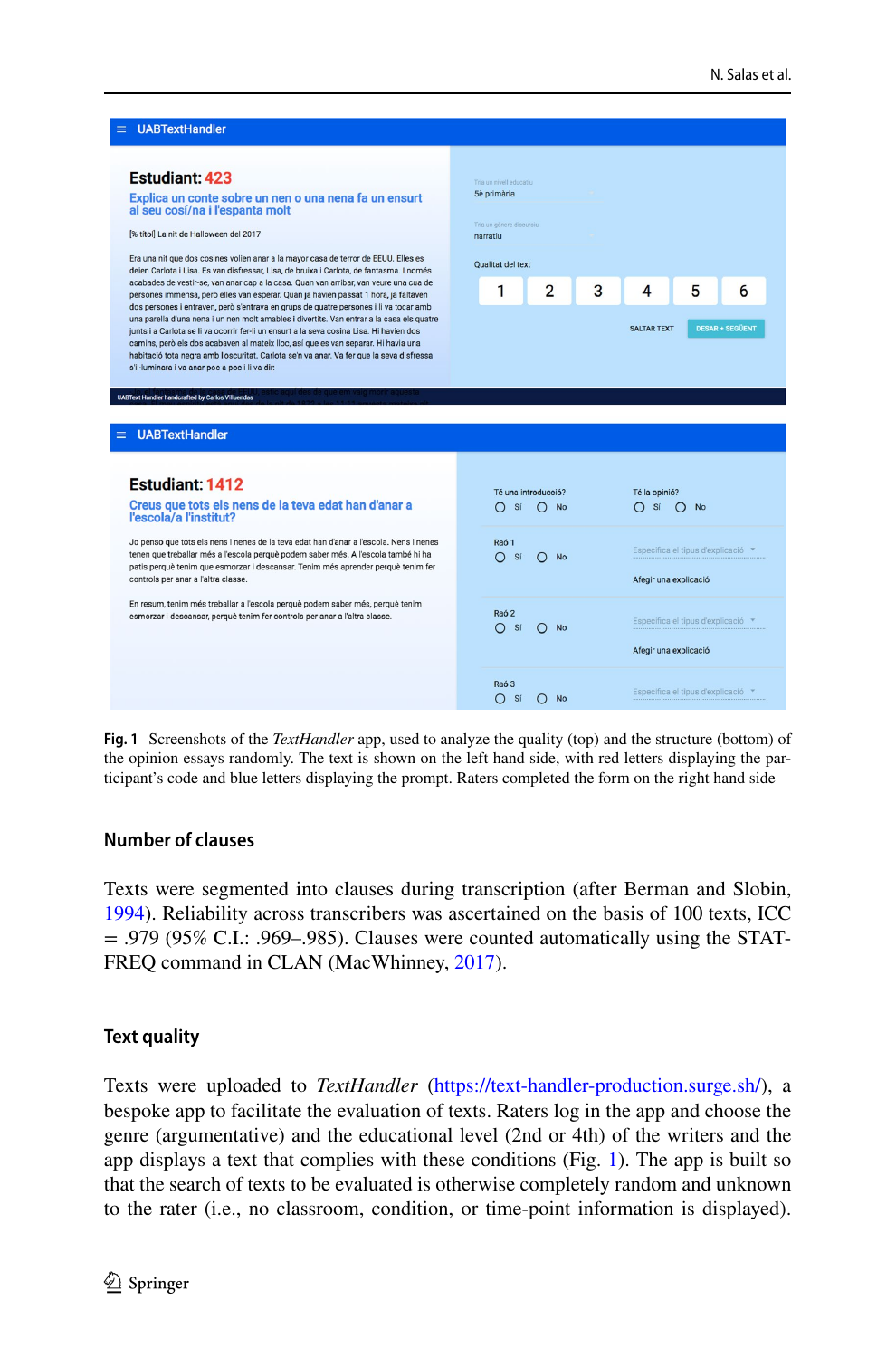Texts were placed on a scale from 1 (poor quality; well below grade level) through to 6 (excellent quality; well above grade level).

Two undergraduate students scored all 2nd and 4th grade text samples. Raters were unfamiliar with the purpose of the study and were told to factor in the content and organization of the texts, their communicative efectiveness, as well as vocabulary richness, and grammatical accuracy. Raters were initially trained with a sample of 40 texts from their corresponding educational level, which had been scored by the research team, in consultation with highly experienced teachers. These texts were thus used as a practice-with-feedback training phase and anchor texts for quality levels 2, 4, and 6 were identifed and used during subsequent scoring (see, for example, Verheyden, Van den Branden, Rijlaarsdam, Van den Bergh, & De Maeyer, [2010,](#page-27-11) for a similar procedure). The second author rescored all texts, and large discrepancies were rescored by a third rater. Inter-rater reliability was good, ICC = .84 and .80, for grades 2 and 4, respectively. The fnal score was the average between the two (or three) scores.

### **Structural elements**

The TextHandler app was also used for assessing the presence of key genre-appropriate elements in the opinion essays. Raters were required to determine whether the text included the following elements: thesis (1 point), reasons (1 point per reason), explanations (1 point per explanation), and conclusion (1 point). The app displayed a random text, without providing information of the time point, condition, or the writer's grade (Fig. [1\)](#page-9-0). Raters were two undergraduate students of Primary Education and Speech Therapy. They received extensive training (approximately, 6 h) on detecting the various structural elements before they rated texts in the app and were given a manual detailing the criteria. A random sample of 20% of the texts were scored by both. The fnal score was the sum of all the structural elements identifed in the text. Inter-rater reliability was excellent,  $ICC = .926$ .

### **Spelling accuracy**

Spelling mistakes were identifed in the texts and then counted automatically using the STATFREQ function in CLAN (MacWhinney, [2017\)](#page-26-15). If the same word contained more than one spelling mistake, it was nevertheless counted as one error, while errors that were committed more than once were counted every time. The score was the proportion of spelling mistakes over the total number of words. Interrater reliability was ascertained on the basis of 10 texts, ICC = .922 (95% C.I. = .883–.947).

### **Reading Comprehension**

At pretest children were administered an adaptation of the *Avaluació de la Comprensió Lectora* (ACL) test, which includes standardized tests of reading comprehension for 1st through to 6th grade (Catalá, Catala, Molina, & Monclús, [1998\)](#page-24-10). This means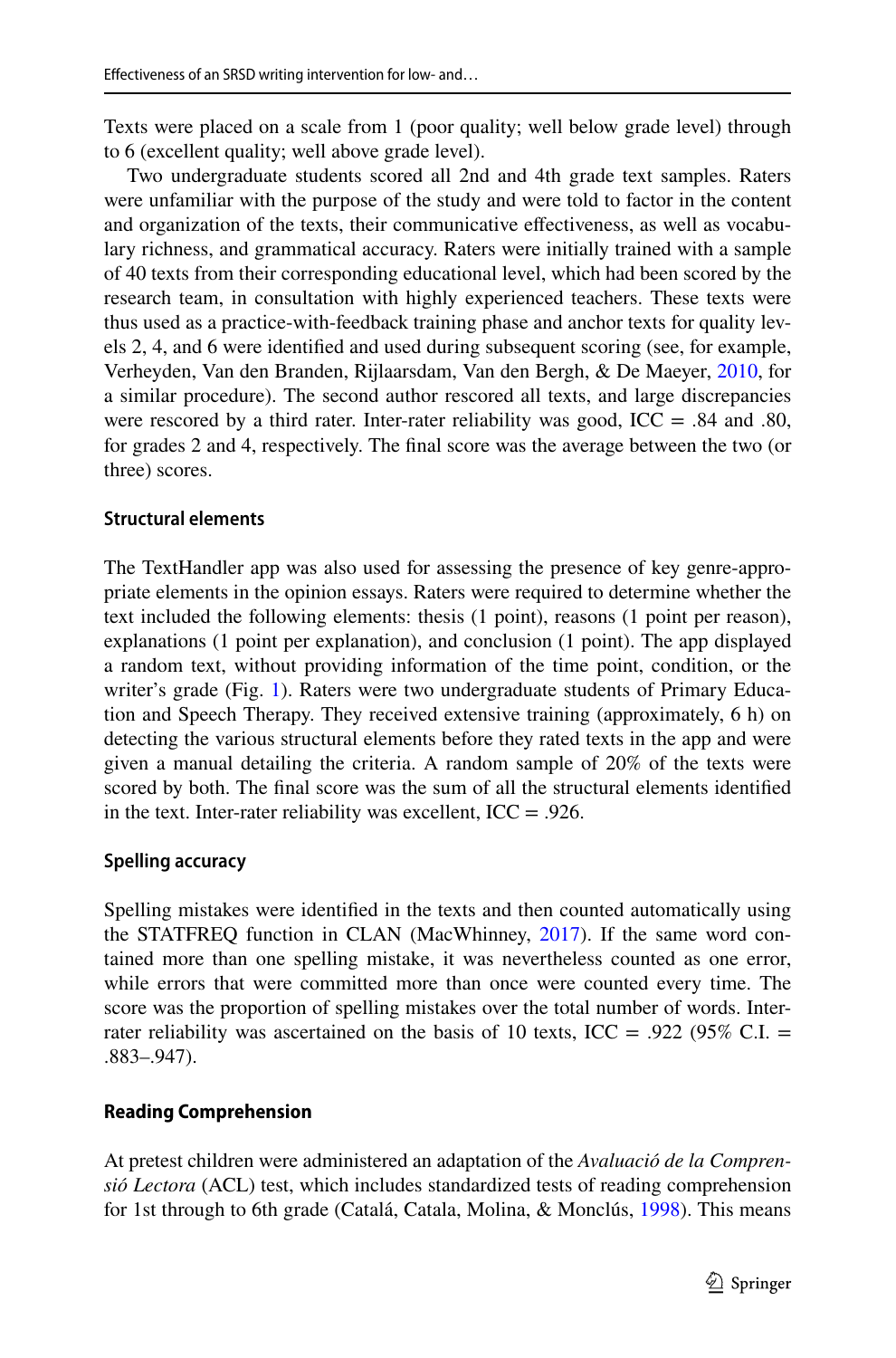that there are diferent instruments depending on grade level. The test is a collection of short texts with questions that target comprehension of literal information or inference making across various genres (e.g., narrative, expository, argumentative, informative, etc.). As per the test instructions, we administered the grade 1 instrument to our 2nd graders, and the grade 3 instrument to our 4th graders. We included two additional texts from the next grade level, in order to avoid a potential negative skew. Cronbach's alpha for the pretest instrument was .939, for the 2nd graders, and .972, for the 4th graders. The score was the percentage of correct responses.

At posttest we administered the reading comprehension subtest in PROLEC-R, a test battery to assess reading skills in Catalan (Cuetos, Rodríguez, Ruano, & Arribas, [2007\)](#page-25-19). The test is designed for individual administration, so we adapted it to a multiple-choice format. The 2nd grade instrument included two texts, one expository and one narrative, and the 4th grade instrument included two texts of each genre. In addition, we added an opinion essay, also with multiple-choice questions, to the 2nd and the 4th grade version. Therefore, both the format of the posttest instruments (short texts of diferent genres, with multiple choice questions) and the skills they evaluated (e.g., literal and non-literal information) were the same as in the pretest instruments. To avoid bias, we created two diferent orders of presentation and counterbalanced them. The test showed moderate reliability, with Cronbach's alpha  $= .71$ , for the grade 2 instrument (12 items), and .66, for the 4th grade instrument (20 items). The score was the percentage of correct responses.

### **The intervention**

We developed two adaptations of Limpo and Alves' [\(2013](#page-26-16)) writing intervention for 5th and 6th grade students, for our grade 2 and grade 4 participants. The overall goal of the interventions was to teach children to plan opinion essays, while developing self-regulation strategies. Both interventions consisted of 11 sessions of roughly 60 min each, that were to be held twice a week. The interventions started in March–April and fnished in May. Pretest took place one to 2 weeks before the start of the intervention, and posttest, 1 week after the intervention had concluded. All intervention sessions (but not the testing sessions) were conducted by the children's regular teachers.

In session 1, teachers told students that they would participate in a project where children share what they think with other children, teachers, and the general public. Their written texts were going to be uploaded to a blog that we created specifcally for the project. This procedure aimed to provide a real-life goal to motivate children to write their essays as best as they could (Graham  $\&$  Perin, [2007\)](#page-25-3). This session was also used to discuss what children knew about expressing opinions and key terms were introduced: planning, strategy, goal. The session concluded with a general understanding that goals are best achieved by planning in advance and making an efort. The planning strategy was introduced in Session 2. The grade 2 strategy was *PER*, the Catalan acronym for *Penso* '(I) think' (an idea), *3 Explicacions* '*3* explanations', and *Resum* 'Summarize'. The grade 4 strategy was *CREC*, where C stands for *Crec* '(I) believe', R stands for *3 Raons* '3 reasons', E stands for *3 Explicacions* '3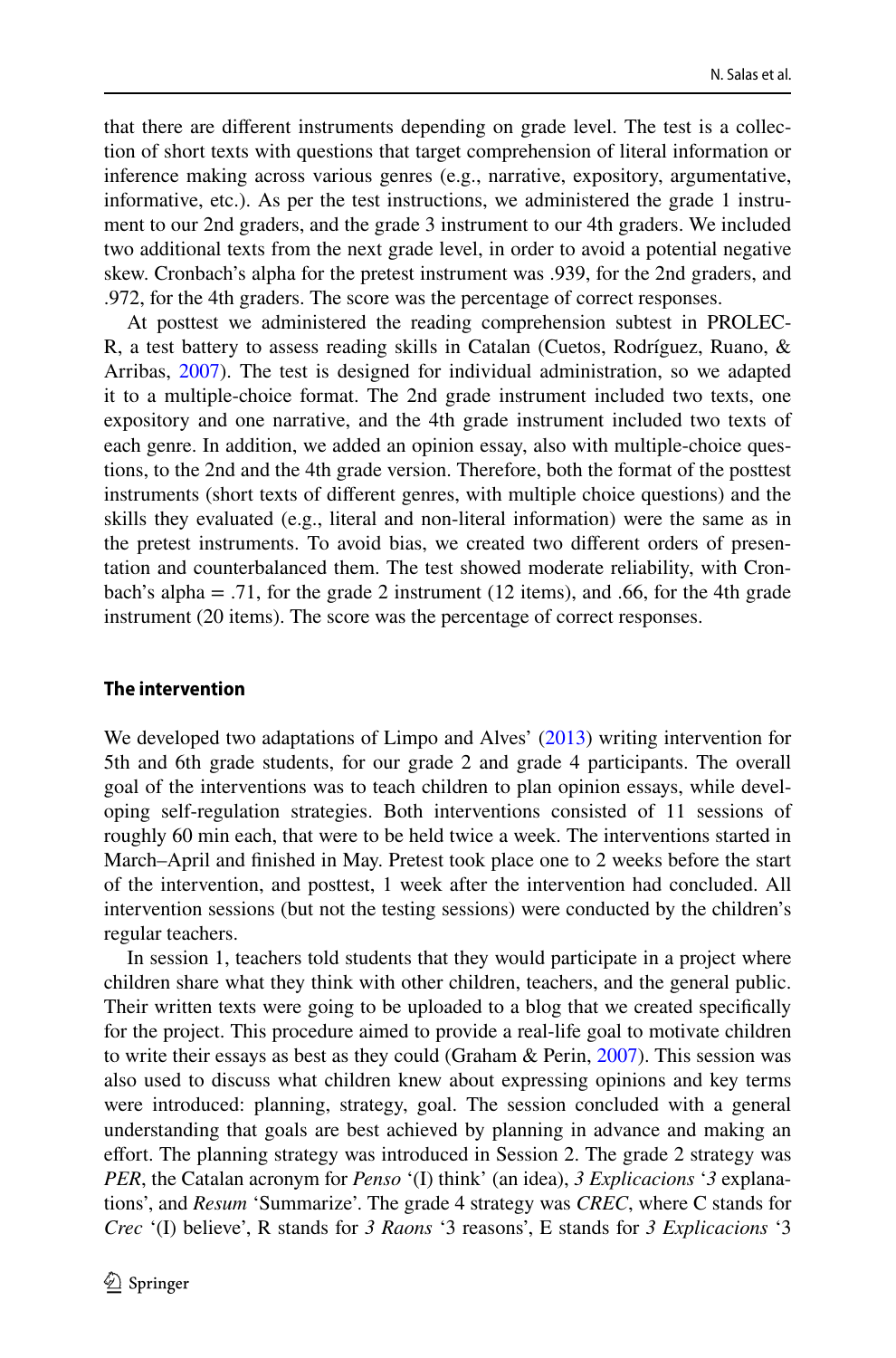explanations', and C stands for *Conclusió* 'conclusion'. Goal-setting was also introduced in this session. Session 3 introduced self-evaluation and progress monitoring. Self-evaluation (and a corresponding self-evaluation sheet) was frst practiced on a model text about the same topic as the students' pretest. After evaluating the model text, children evaluated their own pretest texts. As most children got very low scores, the class was led to conclude that the PER/CREC strategy was needed to improve their writing. Progress-monitoring was introduced in this session. In session 4 the teacher modeled the use of the strategy for planning. The teacher used a graphic organizer, and afterwards the whole class discussed the self-instructions she used during planning. Children planned texts as a class in session 5, and individually in session 6. Session 7 involved the teacher's modelling of the entire writing process, from planning to completion of the composition of the text; this time without the help of the graphic organizer. In session 8, children worked in pairs to write a text using the strategies, and in session 9 they worked individually. Children wrote another text individually for homework between sessions 8 and 9. Teachers were instructed to evaluate the homework text, prioritizing some difficulties over others: Difculties with planning (e.g., not using the strategy, leaving plans incomplete, etc.) were to be addressed first; difficulties with the transition from the plan to the text (e.g., disregarding the plan once complete), should be next in importance; finally, difficulties with the text itself (e.g., not developing ideas further in the text and simply copying from the plan) should come third. In session 10, based on the result of the teacher's assessment, children were organized in groups according to the main difficulty they had shown. Teachers discussed with each group what their difficulty was and helped develop an additional self-instruction that targeted it. Session 11 was devoted to individual writing.

Teachers were encouraged to keep graphic organizers and other supporting material after session 7 as and when students needed them, so as to tailor the intervention to children's needs as much as possible. They were also told to follow the same feedback criteria as in session 10 throughout the intervention. Furthermore, some sessions included activities to (1) promote the use of the strategy in other contexts; (2) discuss the quality of reasons and explanations; and (3) create situations for children to refect on their own progress writing opinion essays.

# **Control group**

Teachers in the control condition were invited to keep a log book of all literacy-related activities that they carried out while the interventions in the SRSD condition were taking place. Log books were then checked by the frst author, confrming that the nature of the literacy activities in these groups did not share the key features of the intervention. Children in the control condition produced the same number of texts as the children in the intervention condition, using the same prompts, in order to provide children across conditions the same amount of writing practice.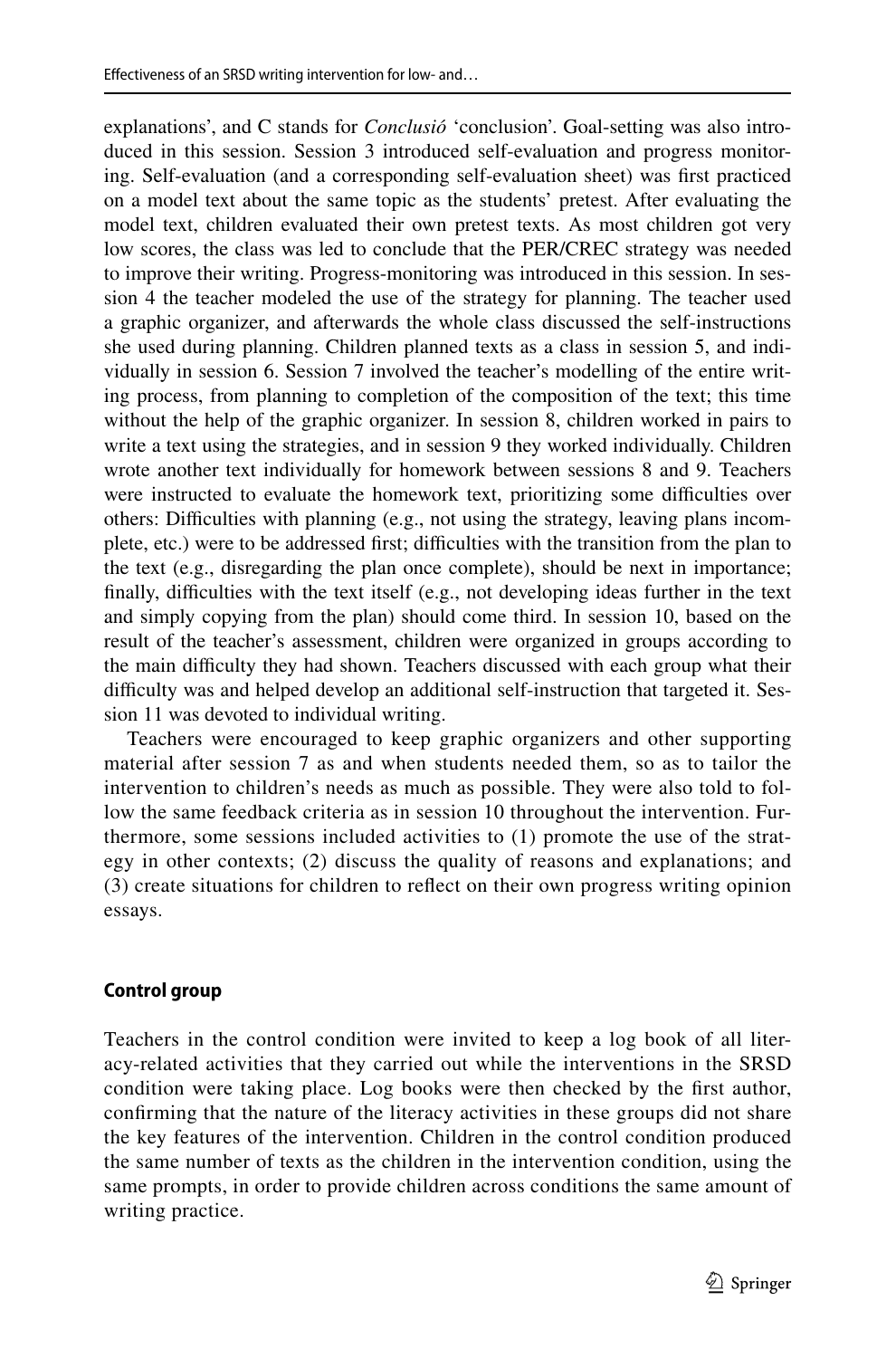<span id="page-13-0"></span>

| <b>Table 2</b> Intra-class correlation |
|----------------------------------------|
| coefficients (ICCs) for all            |
| outcome variables                      |

| Outcome   | ICC   |
|-----------|-------|
| Plans     | 0.607 |
| Words     | 0.301 |
| Clauses   | 0.211 |
| Structure | 0.367 |
| TQ        | 0.132 |
| Spelling  | 0.090 |
| ReadC     | 0.090 |

Plans = planning score (range:  $1-5$ ); TQ = text quality score (range 1–6); Spelling = text spelling accuracy (proportion over number of words); ReadC = reading comprehension percentage correct

# **Treatment fdelity**

Treatment fdelity was ensured via a series of actions. First, teachers in the SRSD condition attended an 8-hour training course, divided into four sessions imparted at the schools by the frst author. Training aimed to (1) present the goal of the intervention and its theoretical and practical bases; (2) introduce the teachers' book, which contained detailed information of each session, model scripts for the modelling sessions, and answer keys to all activities; and (3) discuss teachers' concerns. Second, teachers were provided checklists with 10–12 points per session, which targeted the key aspects of the intervention (e.g., *explain the planning strategy going over each letter in the acronym*; or *discuss the self*-*instructions used during modeling*). Third, the frst author conducted a close follow-up before and after each session, in which she contacted teachers and discussed any issues with the prior session, and then reviewed goals and concerns for the following session. Checklists were used as a point of reference for these follow-up calls; that is, researcher and teacher would review that each point had been accomplished in the previous session, and discussed key aspects and potential issues with the following session. With this procedure, teachers reported having completed 100% of the key points for each session. Fourth, teachers were required to audio-record at least 30% of the sessions, preferably from sessions 1, 2, 3, 4, and 7, in which they played a larger role. All recordings were then listened to by a trained research assistant who also completed the checklists. Coverage of sessions ranged between 96 and 100%, indicating that the teachers had followed the activities in the intervention closely.

# **Data analysis**

We aimed to explain the diference between posttest and pretest scores for each outcome variable; that is, the gain at posttest, relative to pretest scores. Because children were nested into classrooms, we computed intra-class correlation coefficients (ICCs), which indicated that a moderate to large proportion of the variance in each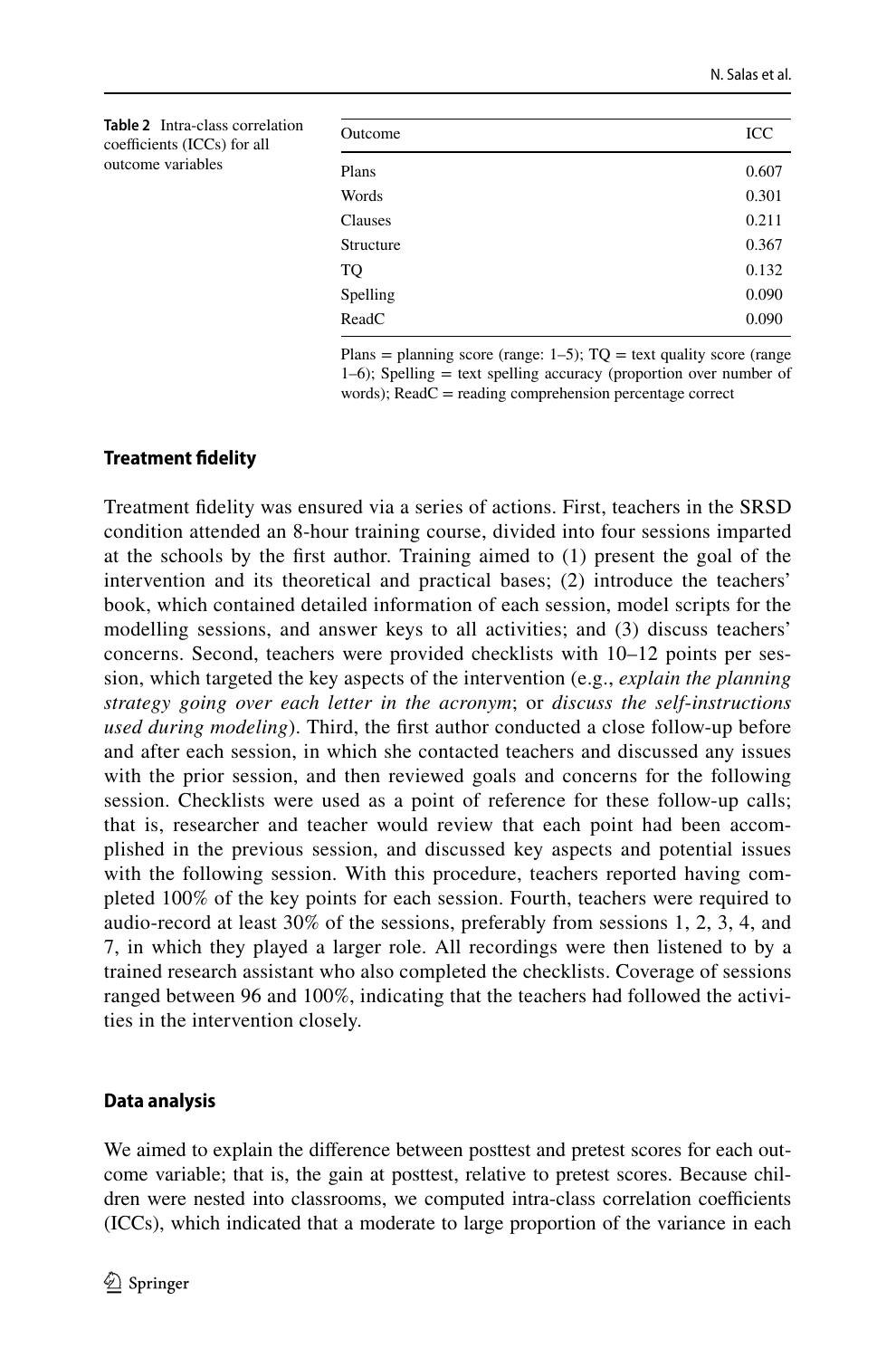

<span id="page-14-0"></span>**Fig. 2** Multi-level path-analysis model. Pretest and change (posttest-pretest) outcomes were assessed as latent random factors. Level 1 variables are displayed below the dotted line, while Level 2 variables are displayed above. Wide arrows indicate cross-level assessment

outcome variable was due to children being nested in classrooms (Table [2](#page-13-0), Heck & Thomas, [2015](#page-26-17)).

The efficacy of the intervention was then tested via a series of multilevel path analysis models in MPlus 8.2 (Muthén & Muthén, 2017), in which pre-intervention and change in performance were set as simultaneous outcomes, with the preintervention regressed on the change, and personal- and class-level independent characteristics were regressed on the two outcomes. Figure [2](#page-14-0) shows that the two outcomes were assessed as latent random factors, that is, randomly varying across classes. This process is illustrated in (1) the wide arrows that show the cross-level assessment, and (2) the ellipses for latent variables. All explanatory variables were observed regardless of their level afliation. Correlations across explanatory variables were further allowed to a minimum extent for meeting model ft requirements.

# **Results**

Descriptive statistics are presented in Table [3](#page-15-0). Data were normally distributed, with skewness and kurtosis values within acceptable levels: skewness values ranged between −0.938 and 1.994, while kurtosis values ranged between −1.85 and 7.016 (Kline, [2011](#page-26-18)). Some of the children were absent during the pre- or the posttest sessions. Missing values amounted to 8.5% ( $n = 55$ ) and 7.9% ( $n = 51$ ) at pretest and posttest, respectively. The proportion of missing data did not difer between the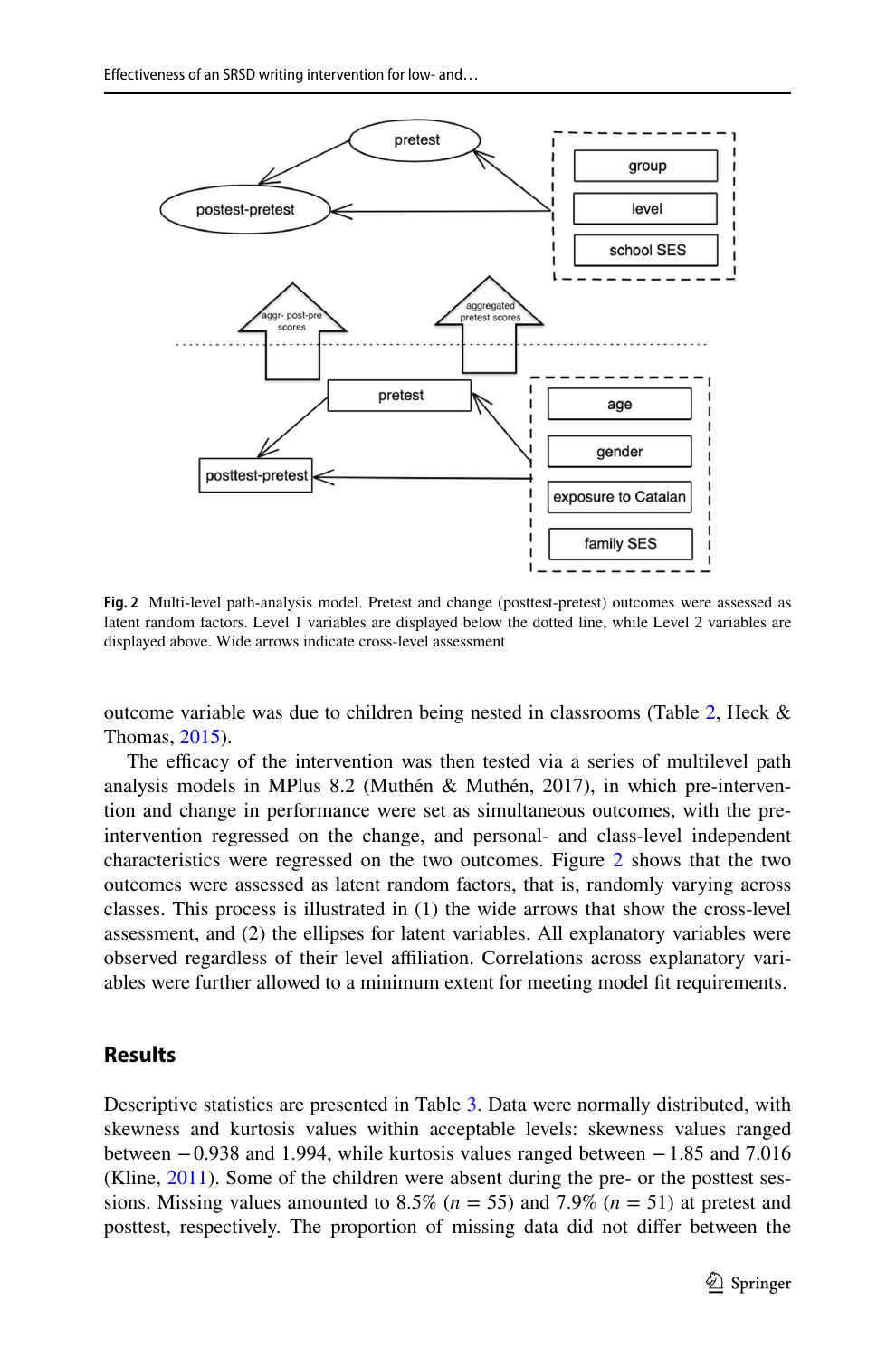<span id="page-15-0"></span>

|                  | SRSD          |               |               |                              | Control       |               |               |               |
|------------------|---------------|---------------|---------------|------------------------------|---------------|---------------|---------------|---------------|
|                  | Grade 2       |               | Grade 4       |                              | Grade 2       |               | Grade 4       |               |
|                  | VS            | <b>NVS</b>    | Š             | <b>NVS</b>                   | ΣΛ            | <b>NVS</b>    | ΣΛ            | <b>NVS</b>    |
|                  | M(SD)         | M(SD)         | M(SD)         | $M\left( \mathrm{SD}\right)$ | M(SD)         | M(SD)         | M(SD)         | M(SD)         |
| Plans            |               |               |               |                              |               |               |               |               |
| Pretest          | 1.32(0.49)    | 1.33(0.47)    | 1.34(0.54)    | (.87(1.00)                   | 1.24(0.43)    | 1.33(0.52)    | 1.44(0.72)    | .39(0.68)     |
| Posttest         | 3.45 (1.88)   | 4.47 (1.21)   | 4.65 (0.99)   | 4.09 (1.49)                  | 1.16(0.46)    | 1.39(0.77)    | 1.23 (0.66)   | 1.98 (1.08)   |
| Words            |               |               |               |                              |               |               |               |               |
| Pretest          | 22.55 (17.46) | 26.05 (20.31) | 34.81 (15.69) | 50.50 (26.43)                | 21.46 (11.42) | 21.81 (13.81) | 50.15 (33.29) | 47.98 (25.88) |
| Posttest         | 35.69 (17.80) | 44.65 (18.02) | 78.97 (24.90) | 80.95 (23.80)                | 19.41 (10.06) | 22.89 (14.05) | 45.74 (27.40) | 55.25 (24.31) |
| Clauses          |               |               |               |                              |               |               |               |               |
| Pretest          | 5.21 (3.45)   | 6.74(4.28)    | 7.94 (3.91)   | 11.68 (5.77)                 | 4.35 (2.24)   | 5.69 (2.96)   | 9.93 (5.65)   | 11.22 (6.40)  |
| Posttest         | 9.09(4.52)    | 10.66 (3.96)  | 17.88 (5.79)  | 17.58 (5.18)                 | 5.25 (2.80)   | 5.83 (3.27)   | 11.10 (6.77)  | 12.48(5.77)   |
| <b>Structure</b> |               |               |               |                              |               |               |               |               |
| Pretest          | .58(1.11)     | 1.72(0.96)    | $(66.0)$ 68.  | 2.49 (1.26)                  | 1.35 (0.99)   | 1.54(1.03)    | 2.15 (1.18)   | 2.49 (1.06)   |
| Posttest         | 2.53 (1.46)   | 3.39(1.37)    | 4.04 (1.18)   | 4.53 (1.00)                  | 1.54(0.81)    | 1.40 (0.74)   | 2.11 (0.95)   | 2.52(1.15)    |
| 20               |               |               |               |                              |               |               |               |               |
| Pretest          | .47(0.68)     | 1.69(0.83)    | .38(0.62)     | 1.77 (0.66)                  | 1.28(0.77)    | 1.74(0.67)    | 1.52(0.85)    | .73(0.80)     |
| Posttest         | 2.04(1.46)    | 2.90(1.69)    | 2.63(1.25)    | 2.47 (1.69)                  | 1.49(0.71)    | 1.74(0.72)    | 1.66(0.74)    | 1.86(0.62)    |
| Spelling         |               |               |               |                              |               |               |               |               |
| Pretest          | 0.40 (0.16)   | 0.35(0.17)    | 0.25(0.11)    | 0.18(0.09)                   | 0.26(0.19)    | 0.39(0.19)    | 0.20(0.10)    | 0.25(0.13)    |
| Posttest         | 0.40 (0.17)   | 0.32(0.15)    | 0.24(0.08)    | 0.19(0.09)                   | 0.33(0.16)    | 0.38(0.16)    | 0.23(0.08)    | 0.24(0.13)    |
| ReadC            |               |               |               |                              |               |               |               |               |
| Pretest          | 0.49(0.19)    | 0.60(0.23)    | 0.48(0.22)    | 0.68(0.19)                   | 0.55(0.20)    | 0.65(0.22)    | 0.54(0.23)    | 0.68(0.21)    |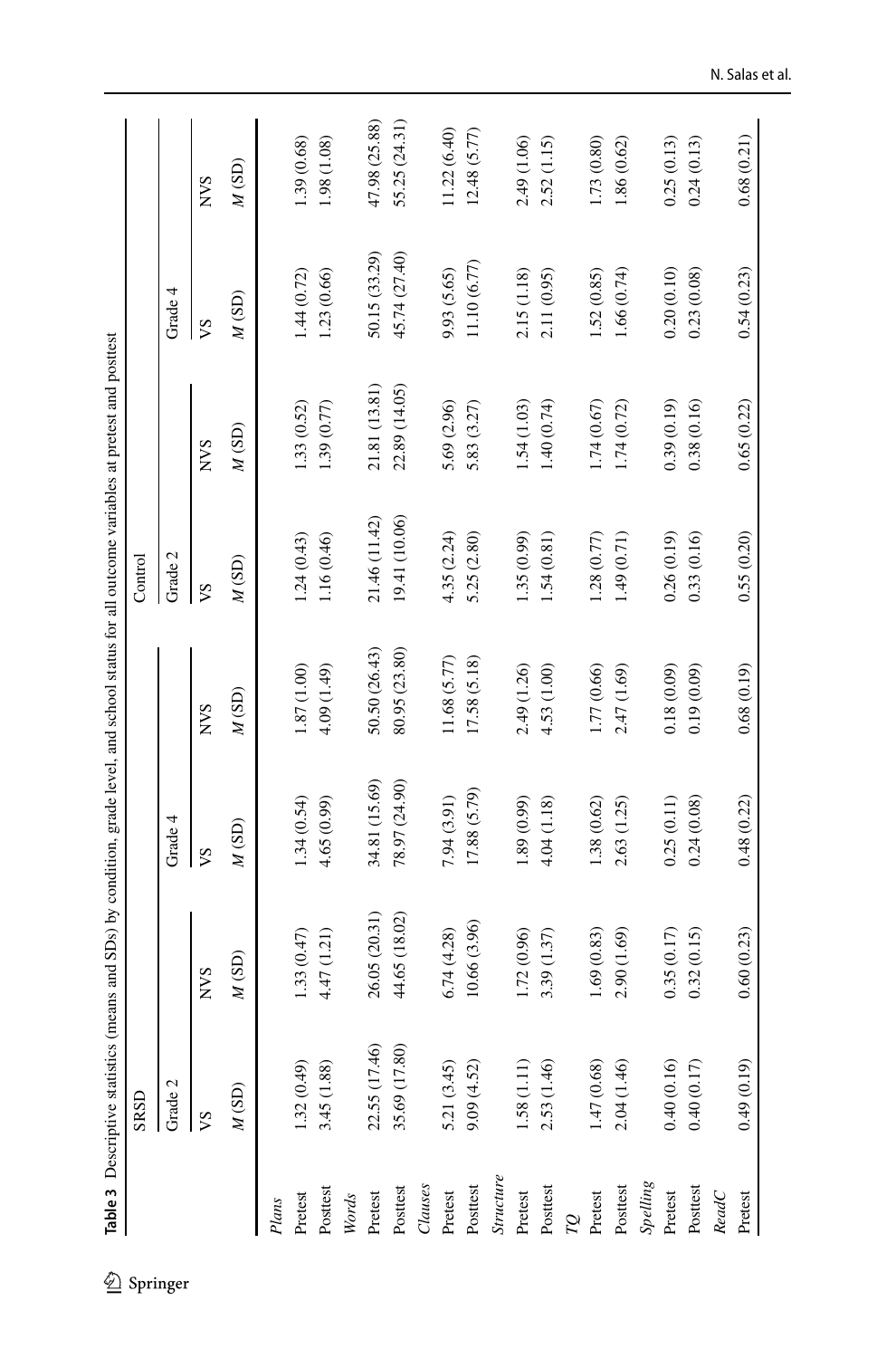| i |
|---|
|   |

|         | <b>SRSD</b>                     |            |                                                                                                                                                                                                                         |                           | Control |            |            |            |
|---------|---------------------------------|------------|-------------------------------------------------------------------------------------------------------------------------------------------------------------------------------------------------------------------------|---------------------------|---------|------------|------------|------------|
|         | Grade 2                         |            | Grade 4                                                                                                                                                                                                                 |                           | Grade 2 |            | Grade 4    |            |
|         |                                 | <b>NVS</b> |                                                                                                                                                                                                                         | <b>NVS</b>                |         | <b>NVS</b> |            | <b>NVS</b> |
|         | M(SD)                           | M(SD)      | M(SD)                                                                                                                                                                                                                   | M(SD)                     | M(SD)   | M(SD)      | M(SD)      | M(SD)      |
| osttest | 0.62(0.21)                      | 0.73(0.19) | 0.70(0.16)                                                                                                                                                                                                              | $0.77(0.12)$ $0.67(0.22)$ |         | 0.81(0.20) | 0.70(0.15) | 0.72(0.12) |
|         | ension percentage correct; VSvu |            | lans = planning score (range: 1-5); $TQ = text$ quality score (range 1-6); Spelling = text spelling accuracy (proportion over number of words); ReadC = reading compre-<br>dnerable schools, NVS non-vulnerable schools |                           |         |            |            |            |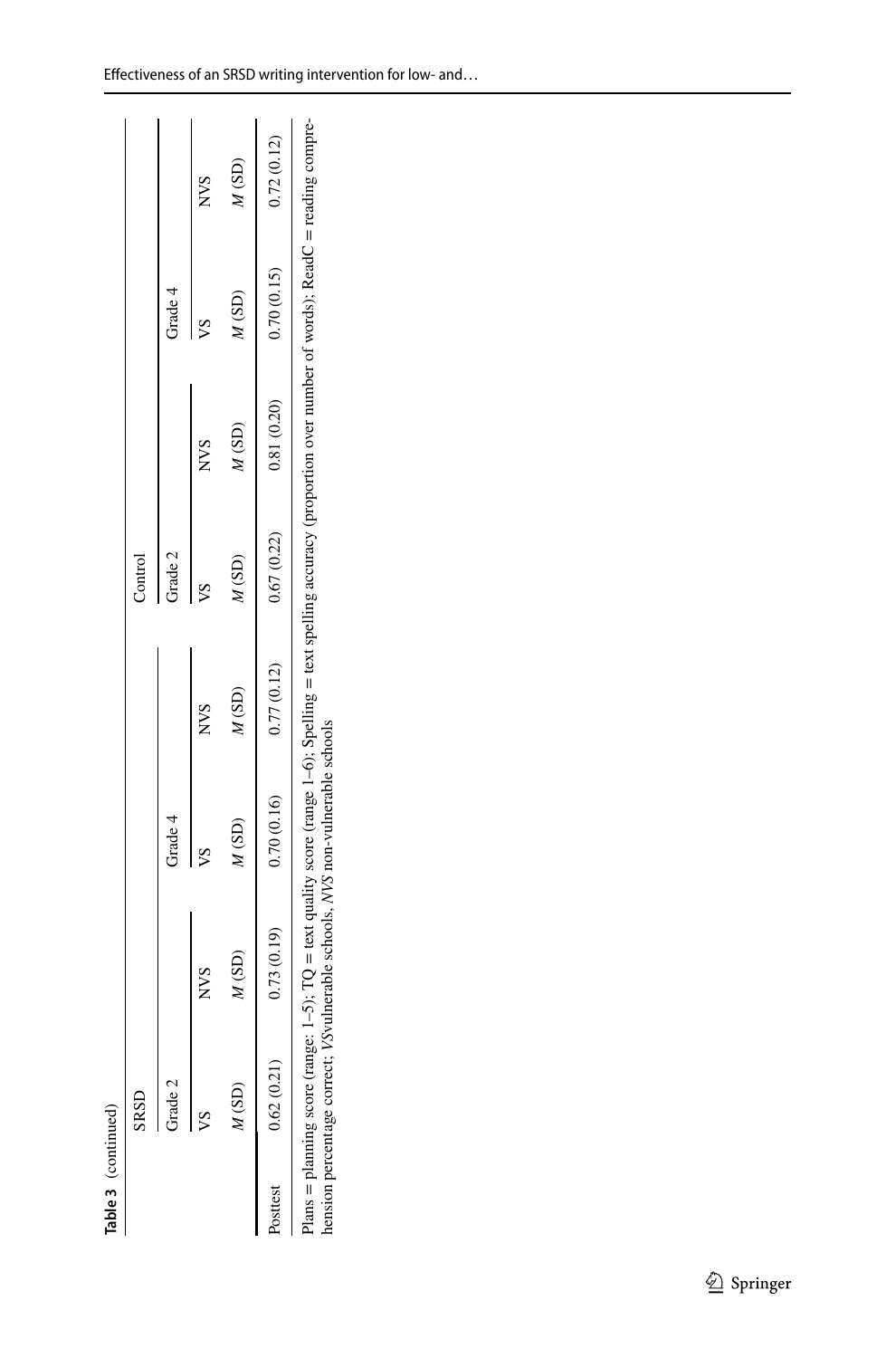control and SRSD conditions, either at pretest,  $Chi^2(1) = 1.67$ ,  $p = .197$ , or at posttest,  $Chi^2(1) = 1.71$ ,  $p = .192$ . Missing data were replaced with correlated data using the Full Information Maximum Likelihood (FIML) framework.

# **Efectiveness of the SRSD interventions in vulnerable and non‑vulnerable classrooms**

The models were set up so that, at level 1, the level of individual children ( $N =$ 645), we controlled for children's age, gender, SES, and exposure to Catalan outside school. At level 2, the level of the classrooms  $(N = 27)$ , we tested the effect of children's Condition (control v. SRSD), Grade (2nd v. 4th), classroom SES (vulnerable v. non-vulnerable), which was inherited from the school's SES status. At both levels we controlled for pretest scores. The models computed for each outcome variable showed beyond acceptable fit indices,  $Chi^2(7) > 4.43$ ,  $p > .05$ , RMSEA = 0.000,  $CFI = 1.000, TLI > 1.003, SRMR_{within} < 0.026, SRMR_{between} < 0.057$ . Tables [4](#page-18-0) and [5](#page-19-0) display the SEM results at Level 1 and 2, respectively. All models resulted in substantial explained variance, especially at Level 2 (see  $R^2$  values in Table [5](#page-19-0)). The models also tested for the efect of pretest scores (e.g., number of words at pretest) at both levels (Fig. [2\)](#page-14-0). Finally, Table [6](#page-20-0) displays efect sizes (standardized mean diference, using Hedge's g correction; Borenstein, Cooper, Hedges, & Valentine, [2009](#page-24-11)) for the main effect of Condition across grades and population types.

# **Planning quality**

At Level 1 the gain at posttest in planning quality was explained by children's gender, where girls significantly outperformed boys,  $b^5 = 0.31$  $b^5 = 0.31$  $b^5 = 0.31$ ,  $p = 002$ . In addition, higher pretest scores were associated with smaller gains at posttest,  $b = -0.77$ , *p*  $\leq$  .001. At Level 2 there was a significant Condition effect,  $b = 2.72$ ,  $p \leq .001$ , whereby children assigned to the SRSD condition wrote more sophisticated plans at posttest than children in the control condition. There was also a significant Grade  $\times$ School SES interaction,  $b = 1.01$ ,  $p = 046$ ; however, the decomposition of this interaction did not show any signifcant simple slope.

# **Number of words**

At Level 1, children's gender infuenced the number of words that children wrote at posttest, relative to pretest, with girls writing signifcantly more words, on average, than boys,  $b = 6.17$ ,  $p < .001$ . Higher numbers of words at pretest was associated with a smaller gain at posttest; that is, a regression to the mean efect,  $b = -0.72$ ,  $p < .001$ . At level 2 children in the SRSD condition made larger gains in words in comparison to controls,  $b = 24.08$ ,  $p < .001$ , with 4th graders writing significantly more words than second graders,  $b = 18.17$ ,  $p = .035$ . There was a

<span id="page-17-0"></span><sup>5</sup> All estimates are unstandardized.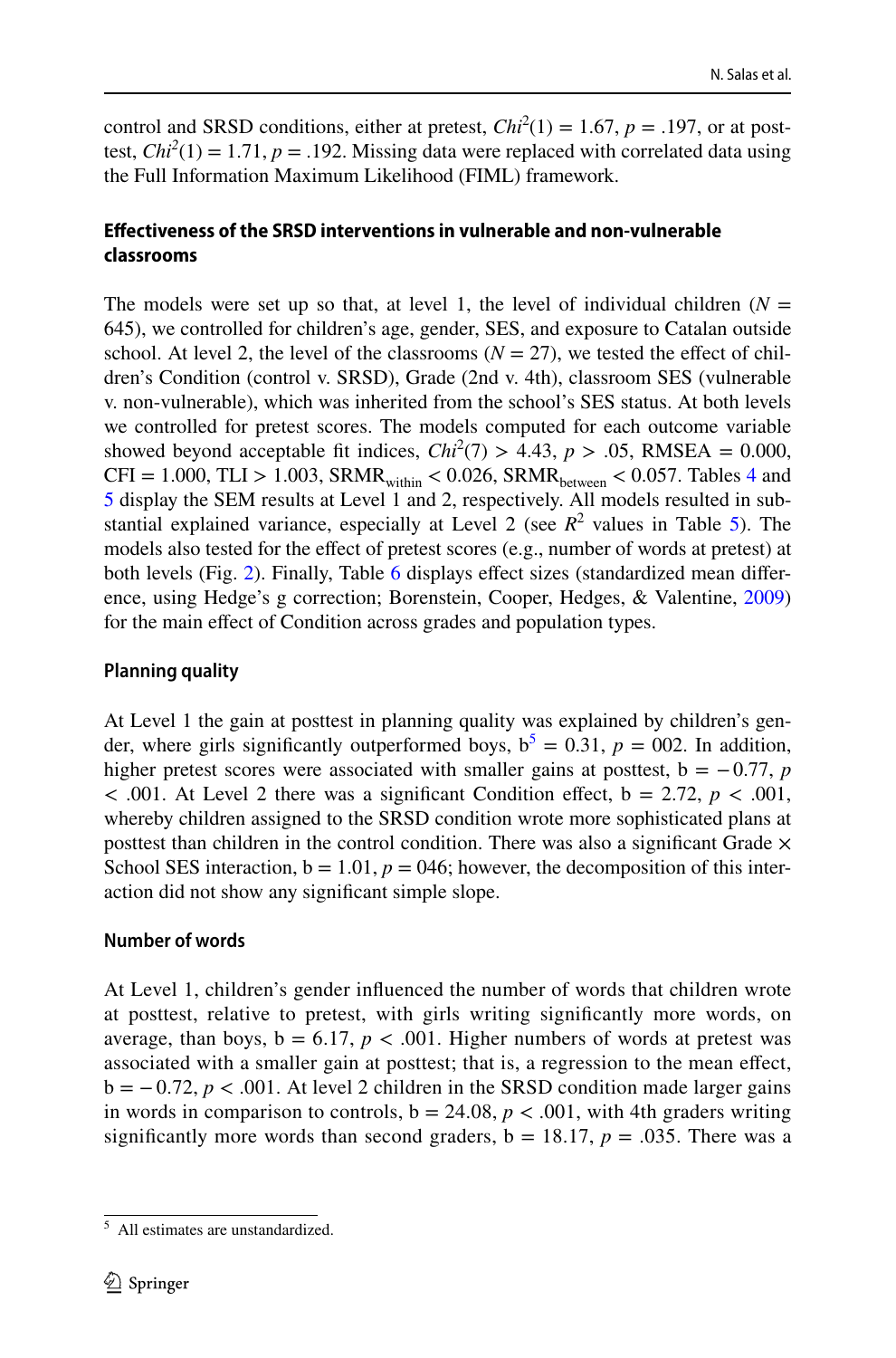| Clauses Est. (SE)<br>Words Est. (SE) | Structure Est. (SE)                                               | TQ Est. (SE)   | Spelling Est. (SE) | ReadC Est. (SE)   |
|--------------------------------------|-------------------------------------------------------------------|----------------|--------------------|-------------------|
| n/a <sup>a</sup>                     | $n/a^a$                                                           | (0.01(0.01))   | (0.01)(0.01)       | $n/a^a$           |
| $1.15*(0.38)$                        | $0.29*$ $(0.09)$                                                  | $-0.01(0.10)$  | $-0.01(0.01)$      | 0.02(0.01)        |
| 0.01 (0.02)                          | $0.01$ (< $0.01$ )                                                | (0.01, 0.01)   | $(0.01 * (-0.01))$ | $0.01$ ( $0.01$ ) |
| 0.04(0.50)                           | $-0.26*(0.13)$                                                    | 0.06(0.14)     | 0.01(0.01)         | $-0.02(0.02)$     |
| $(40.0 - 0.71)$                      | $-0.73*(0.04)$                                                    | $-0.59*(0.07)$ | $-0.70*(0.04)$     | $-0.60*(0.03)$    |
| $0.34*(0.03)$                        | $0.37*(0.09)$                                                     | $0.11*(0.03)$  | $0.41*(0.03)$      | $0.44*(0.03)$     |
| 0.09 (1.97)<br>0.13(0.16)            | $-0.72*(0.04)$<br>$-0.01(0.07)$<br>$0.44*(0.04)$<br>$6.17*(1.56)$ |                |                    |                   |

| l                                      |                                                                        |                    |
|----------------------------------------|------------------------------------------------------------------------|--------------------|
| ll                                     |                                                                        | こうしょう              |
|                                        |                                                                        |                    |
|                                        |                                                                        |                    |
|                                        |                                                                        | if Horthic resear  |
|                                        |                                                                        |                    |
| $\sigma = \text{TeV}$                  |                                                                        | a conciderabl      |
|                                        |                                                                        |                    |
| l                                      |                                                                        |                    |
|                                        | $\mathsf{I}$                                                           |                    |
| $i = t$                                |                                                                        |                    |
| ĺ<br>ļ<br>i<br>ï<br>î<br>$\frac{1}{2}$ | ֧֖֧֦֧֦֧֦֧֦֧֦֧֦֧֦֧֦֧֦֧֦֧֦֧֧֦֧֧֦֧֡֕֓֓֝֬֝֝֓֞֝֓֝֬<br>֧֧ׅ֖֜֜֘֩֘֩֩<br>ļ<br>į | ١<br>d             |
| יי שני בו<br>$\sim$                    | i<br>i                                                                 | hiifa to           |
| $s = p$                                | <b>MONOM</b><br>32,000                                                 | a did not contrin. |

<span id="page-18-0"></span>Age did not contribute to explaining any significant variance in the model and considerably worsened fit. For this reason, it was dropped from the analysis <sup>a</sup> Age did not contribute to explaining any significant variance in the model and considerably worsened fit. For this reason, it was dropped trom the analysis  $*_p$  < .05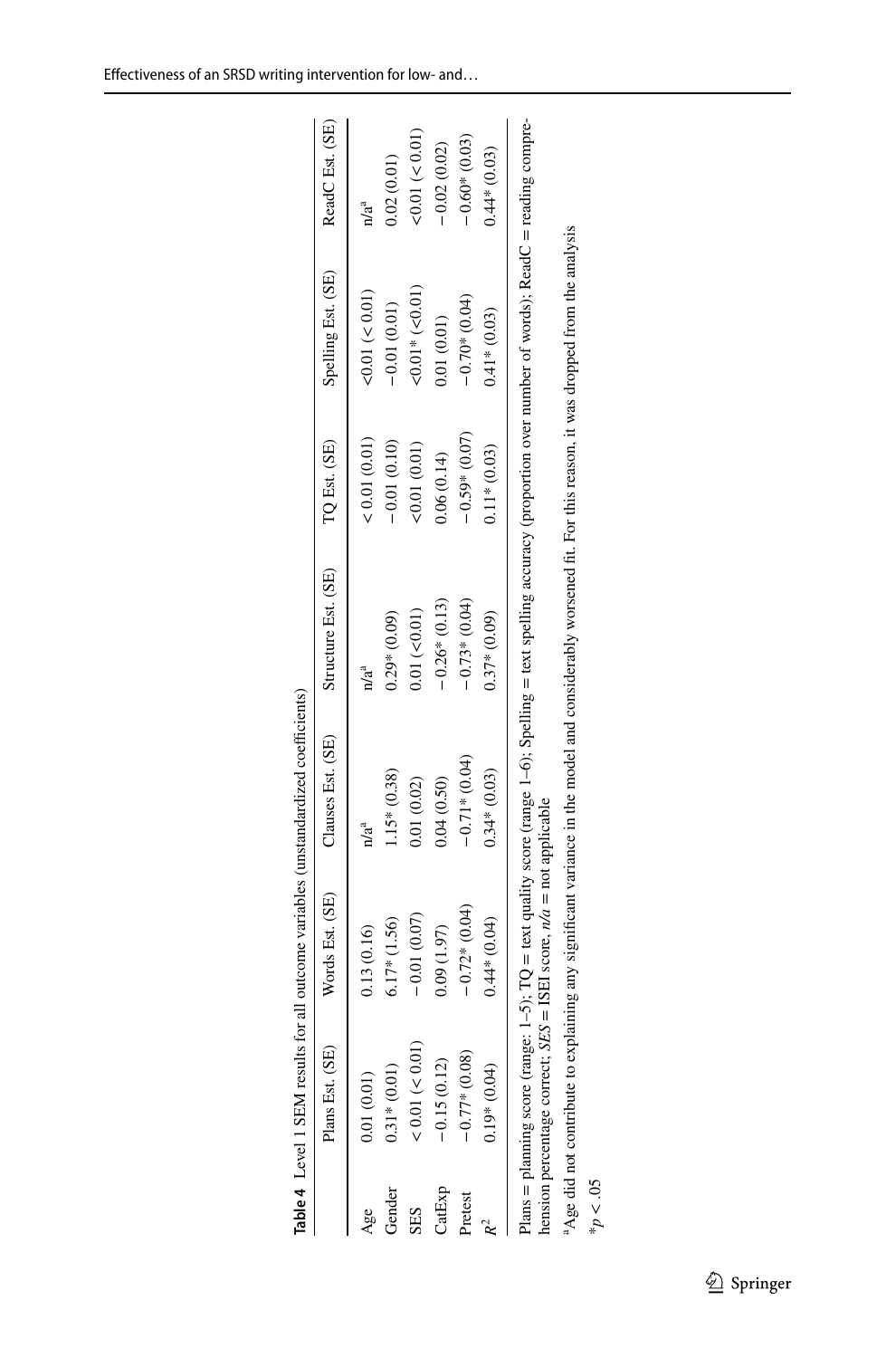| Table 5 Level 2 SEM results for all outcome variables (unstandardized coefficients)                                                                                    |                                 |                      |                |                  |                |                 |               |
|------------------------------------------------------------------------------------------------------------------------------------------------------------------------|---------------------------------|----------------------|----------------|------------------|----------------|-----------------|---------------|
|                                                                                                                                                                        | Plans b (SE)                    | Words b (SE)         | Clauses b (SE) | Structure b (SE) | TQ b (SE)      | Spelling b (SE) | ReadC b (SE)  |
| Condition                                                                                                                                                              | $2.72*(0.28)$                   | 24.08* (3.48)        | $4.78*(0.73)$  | $1.90* (0.26)$   | $0.84*(0.22)$  | $-0.01(0.02)$   | (0.01)(0.02)  |
| Grade                                                                                                                                                                  | $-0.12(0.40)$                   | $18.17* (8.60)$      | 3.21 (2.24)    | $2.35*(1.02)$    | 0.40(1.15)     | $-0.06(0.04)$   | 0.02(0.04)    |
| School SES                                                                                                                                                             | $-0.34(0.28)$                   | $-4.58(3.57)$        | 0.65(0.90)     | $-0.79*(0.38)$   | $-0.46(0.69)$  | 0.02(0.02)      | $-0.02(0.04)$ |
| Pretest                                                                                                                                                                | $-0.534(0.47)$                  | $-0.45(0.24)$        | $-0.20(0.35)$  | $-2.65(1.38)$    | $-2.25(4.03)$  | $-0.35*(0.15)$  | $-0.47(0.29)$ |
| $R^2$ before interactions                                                                                                                                              | $0.81*(0.07)$                   | $0.75*(0.10)$        | $0.76*(0.10)$  | $0.92*(0.09)$    | $0.63*(0.23)$  | 0.44(0.23)      | 0.32(0.24)    |
| Condition x Grade                                                                                                                                                      | $-0.05(0.56)$                   | $13.24*(6.40)$       | 2.04(1.38)     | $-0.53(0.35)$    | $-0.15(0.34)$  | 0.04(0.03)      | 0.07(0.04)    |
| Condition × School SES                                                                                                                                                 | 0.35(0.56)                      | 4.06 (7.07)          | 0.88(1.44)     | $-0.52(0.35)$    | $-0.17(0.35)$  | 0.02(0.04)      | < 0.01(0.04)  |
| Grade × School SES                                                                                                                                                     | $1.01*(0.51)$                   | 2.54 (6.55)          | 1.53(1.34)     | $-0.13(0.35)$    | $0.70*(0.30)$  | $-0.05(0.03)$   | $0.10*(0.04)$ |
| Cond. X Grade × SchSES                                                                                                                                                 | 0.93(0.49)                      | 9.85 (6.19)          | 2.35 (1.28)    | 0.58 (0.34)      | $0.70* (0.30)$ | $-0.05*(0.03)$  | $0.36*(0.02)$ |
| $R^2$ with significant interactions                                                                                                                                    | $0.85*(0.06)$                   | $0.87*(0.07)$        |                | n/a              | $0.79*(0.17)$  | $0.60*(0.20)$   | $0.94*(0.05)$ |
| Plans = planning score (range: 1–5); TQ = text quality score (range 1–6); Spelling = text spelling accuracy (proportion over number of words); ReadC = reading compre- | .<br>تا<br>$\ddot{\phantom{0}}$ | $\sim$ $\sim$ $\sim$ |                |                  |                |                 |               |

<span id="page-19-0"></span>hension percentage correct; SES = ISEI score; School SES: 0 = non-vulnerable, 1 = vulnerable,  $n/a$  = not applicable hension percentage correct; SES = ISEI score; School SES: 0 = non-vulnerable, 1 = vulnerable, *n/a* = not applicable  $^*p<.05$  N. Salas et al.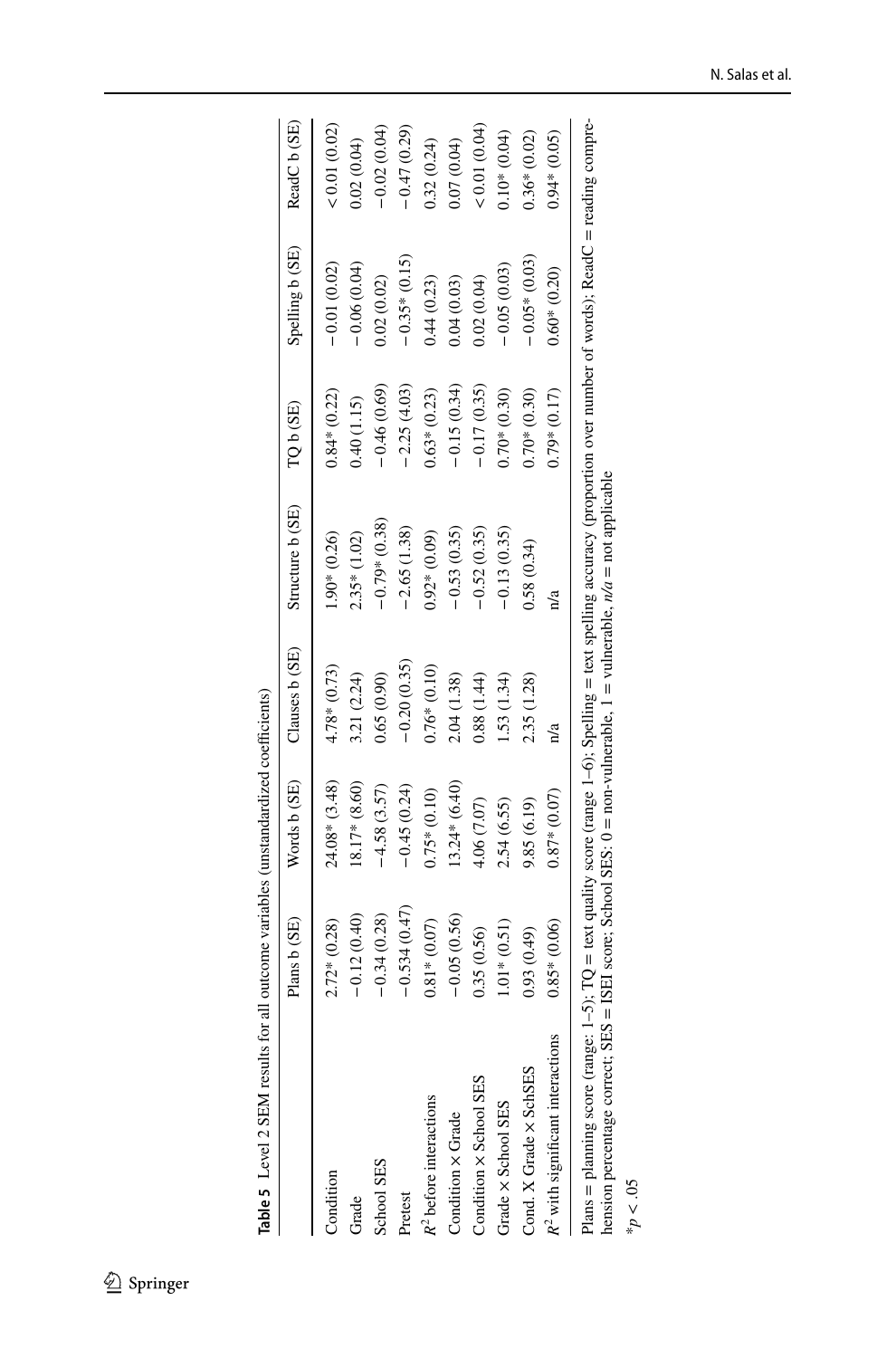| Measure        | Overall    | Grade 2    | Grade 4    | <b>VSs</b> | <b>NVSs</b> |
|----------------|------------|------------|------------|------------|-------------|
| Planning       | 2.62(0.11) | 2.75(0.16) | 2.49(0.15) | 2.88(0.17) | 2.32(0.15)  |
| No. words      | 1.18(0.09) | 1.00(0.12) | 1.37(0.13) | 1.40(0.13) | 0.93(0.12)  |
| No. clauses    | 0.98(0.09) | 1.12(0.12) | 1.10(0.13) | 1.16(0.13) | 0.87(0.12)  |
| Text structure | 1.49(1.00) | 1.15(0.12) | 1.89(0.14) | 1.23(0.13) | 1.70(0.14)  |
| Text quality   | 0.77(0.21) | 0.69(0.33) | 0.86(0.37) | 0.79(0.44) | 0.76(0.26)  |

<span id="page-20-0"></span>**Table 6** Efect sizes (and SE) for measures with a signifcant main efect of condition

*VSs* vulnerable schools, *NVSs* non-vulnerable schools

significant Condition x Grade interaction,  $b = 13.24$ ,  $p = .039$ , due to a varying Grade efect: 4th graders made larger gains at posttest than 2nd graders only in the SRSD condition.

### **Number of clauses**

At level 1 children's gains at posttest were larger for girls than for boys,  $b = 1.15$ ,  $p = .002$ , while higher pretest scores were associated with smaller gains, b = −0.71, *p* < .001. At level 2 the gain at posttest in number of clauses was signifcantly higher for children in the SRSD condition, than for controls,  $b = 4.78$ ,  $p <$ .001.

### **Structural elements**

The gain in the number of genre-appropriate structural elements that children included at posttest was explained by children's gender, where girls outperformed boys,  $b = 0.29$ ,  $p = .002$ . Moreover, having no exposure to Catalan outside school was associated with a larger gain,  $b = -0.26$ ,  $p = .038$ , as well as a lower pretest score,  $b = -0.73$ ,  $p < .001$ . At level 2, gains at posttest were significantly larger for children in the SRSD condition than for controls,  $b = 1.90$ ,  $p < .001$ . Also, 4th graders made larger gains than 2nd graders,  $b = 2.35$ ,  $p < .001$ , and children in NVSs showed a larger improvement than those in VSs,  $b = -0.79$ ,  $p = .041$ .

#### **Text quality**

At level 1, gains in text quality were only explained by pretest scores, where higher scores were associated with smaller gains,  $b = -0.59$ ,  $p < .001$ . At level 2, there was a significant main effect of Condition,  $b = 0.84$ ,  $p < .001$ , indicating that children in the SRSD classrooms made larger gains than controls. Interestingly, there was a significant 3-way interaction,  $b = 0.70$ ,  $p = 0.20$ , which revealed that the effect of Condition was only significant for children in VSs (both grades), but not for children in either grade in NVs.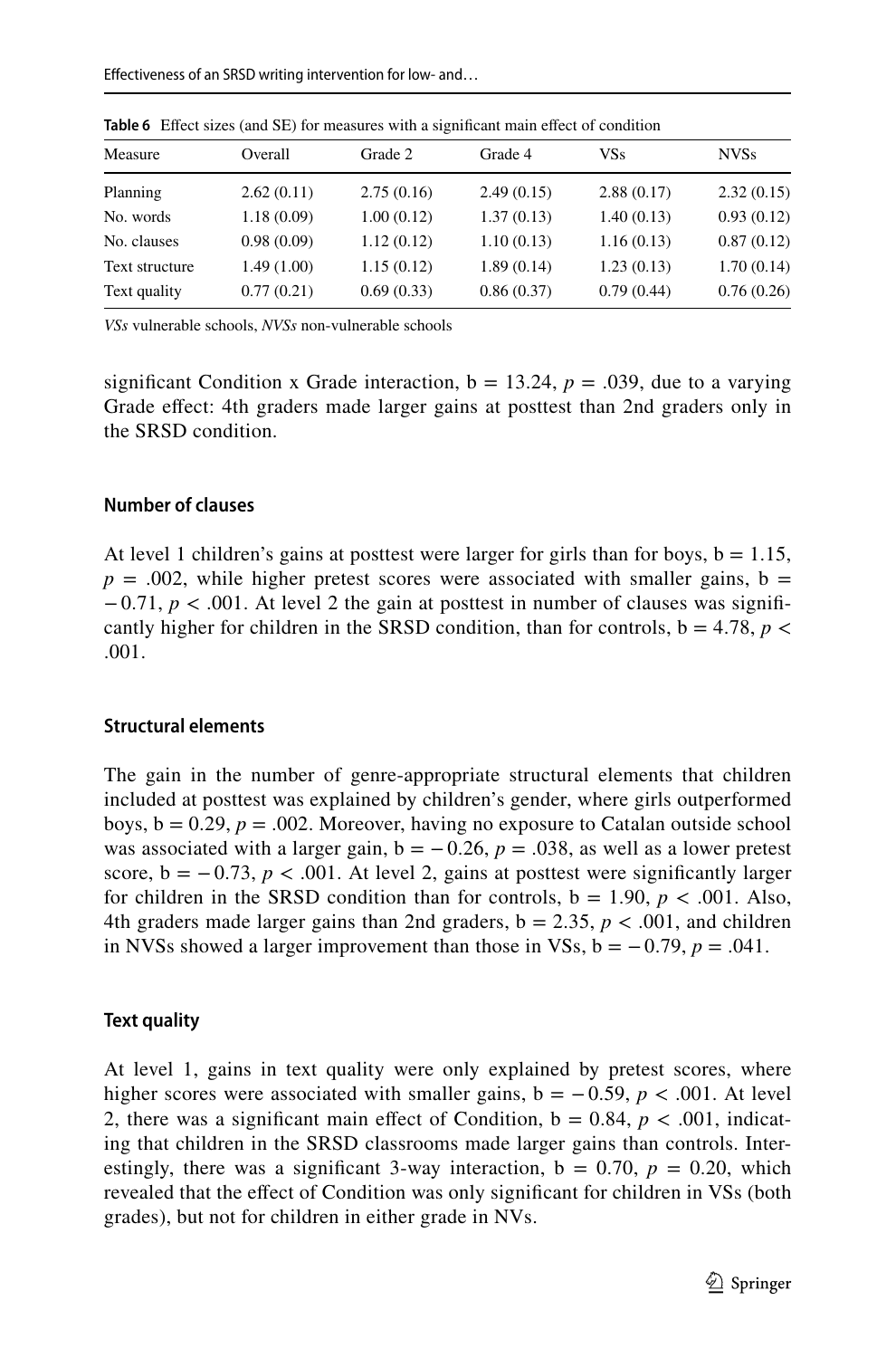### **Cascading efects to spelling accuracy**

There was no indication that the intervention impacted on children's spelling scores at posttest, relative to pretest. At level 1, gains in spelling were associated with children's SES,  $b = -0.002$ ,  $p < .001$ , and pretest scores,  $b = -0.70$ ,  $p < .001$ , where higher SES levels were associated with fewer spelling mistakes, and larger pretest scores (i.e., a higher proportion of mistakes) were associated with a higher decrease of mistakes at posttest. At level 2, pretest scores were signifcantly, and indirectly associated with gains,  $b = -0.35$ ,  $p = .018$ . We also attested a significant 3-way interaction,  $b = -0.05$ ,  $p = 0.42$ , indicating that 4th graders decreased the average proportion of spelling mistakes at posttest in comparison with 2nd graders, but only in the SRSD condition in VSs.

### **Cascading efect to reading comprehension**

At Level 1 there was a regression to the mean effect,  $b = -0.60, p < .001$ , meaning that larger pretest scores were associated with smaller gains at posttest. At level 2 there was a significant 3-way interaction,  $b = 0.36$ ,  $p = .016$ , that indicated that (1) the effect of Grade  $(4th > 2nd)$  was only attested for the SRSD condition in VSs; (2) the efect of School SES was signifcant only for controls in 4th grade, by which NVSs outperformed VSs; and (3) that the efect of Condition was only signifcant for children in NVSs, in 4th grade.

# **Discussion**

We addressed the efectiveness of SRSD interventions to improve opinion-essay writing skills in low-SES children, relative to peers in non-vulnerable schools. We also examined the potential of SRSD interventions to trigger cascading efects to two related skills: spelling and reading comprehension.

### **Efectiveness of SRSD for vulnerable and non‑vulnerable populations**

SRSD was an efective method to improve opinion-essay writing skills for children in both vulnerable and non-vulnerable schools. Children in the SRSD condition made better pre-writing plans and then wrote texts that were longer and included more genre-appropriate structural elements at posttest, than controls. This fnding provides further support to reports that SRSD is generally efective in low-SES settings (e.g., Harris et al., [2019](#page-26-7); Mason et al., [2006](#page-26-2)), by ofering a systematic comparison of identical implementations in two diferent contexts.

A few nuances need to be noted, however. For most outcomes, there were no differences as a function of children's socioeconomic context at pretest, either. This might point to children's poor writing skills in non-narrative genres, regardless of SES (Berman, [2008\)](#page-24-12). Indeed, mastery of argumentative writing is a challenging task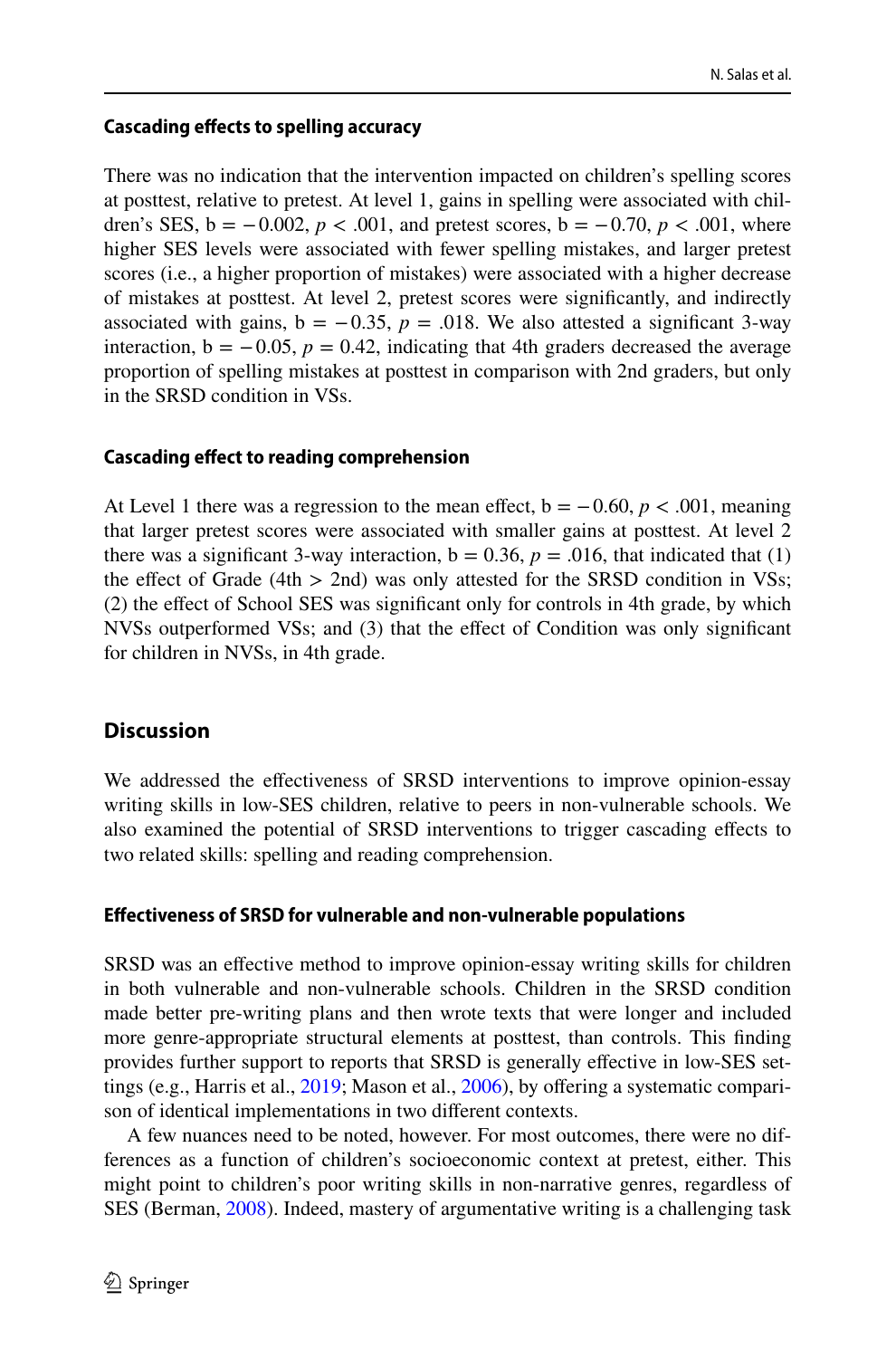that requires intensive, continued instruction (Olive, Favart, Beauvais, & Beauvais, [2009](#page-26-19)). In contrast, for some writing outcomes, children benefted from the intervention to diferent degrees as a function of SES. This was the case of structural elements, where children in mid-high SES contexts made larger gains than their peers at posttest, a diference that was also attested at pretest. More privileged children, who are typically raised by adults with higher levels of education, are likely to have more exposure to uses of language (written and spoken) that resemble academic or school-like usage, such as the language required to articulate arguments (e.g., Kesane & Ruiz, [2010](#page-26-20)). In contrast, it was children in vulnerable schools who made larger gains in text quality. That more privileged children did not improve their text quality was surprising, especially in view that every other measure showed a clear improvement. A possible explanation is that children in vulnerable schools showed a lower starting point, and the intervention allowed them to catch up with their peers, in line with the regression to the mean effects throughout the study. Moreover, while our assessment of text quality included attention to argument elaboration, it may not be sensible enough for diferences in the quality of the arguments developed by the children. Future studies should include more fne-grained measures of argument structure and quality to better understand what changes and how after an SRSD intervention.

The interventions worked similarly well for beginner- and intermediate-level writers; that is, for children in 2nd and 4th grade, in line with previous meta-analytic reviews that found that the efficacy of SRSD was not mediated by age (e.g., Graham et al., [2012](#page-25-4), p. 886). This means that teachers should provide writing instruction in genres other than narrative to young children, given that it is an essential skill for academic attainments, and that earlier intervention may be essential to avoiding Matthew effects in writing (Juel, [1988\)](#page-26-3).

### **Developmental cascades and SRSD**

There was no evidence that our SRSD intervention targeting planning and self-regulation activated developmental cascades that had a positive impact on children's spelling skills. While SRSD arguably helps reduce cognitive demands by providing writing schemas and a set of self-regulation skills to better orchestrate the writing process, children might devote the newly available cognitive resources to other goals. In addition, some children might simply not count with the necessary orthographic representations to improve the spelling accuracy of their texts. Such a result strengthens the view that spelling requires explicit teaching both in isolation and in combination with the teaching of higher-level skills (Alves, Limpo, Salas, & Joshi, [2018](#page-24-13); Berninger et al., [2002](#page-24-2)).

In contrast, there was some evidence that reading comprehension skills may have been afected by positive cascades stemming from the skills targeted by the intervention. However, only a subgroup of children (mid-high-SES 4th graders) improved their reading comprehension skills as a function of the intervention. This should not be taken to mean that explicit instruction of reading comprehension is unnecessary; rather, it shows that the intervention may have been efective in activating children's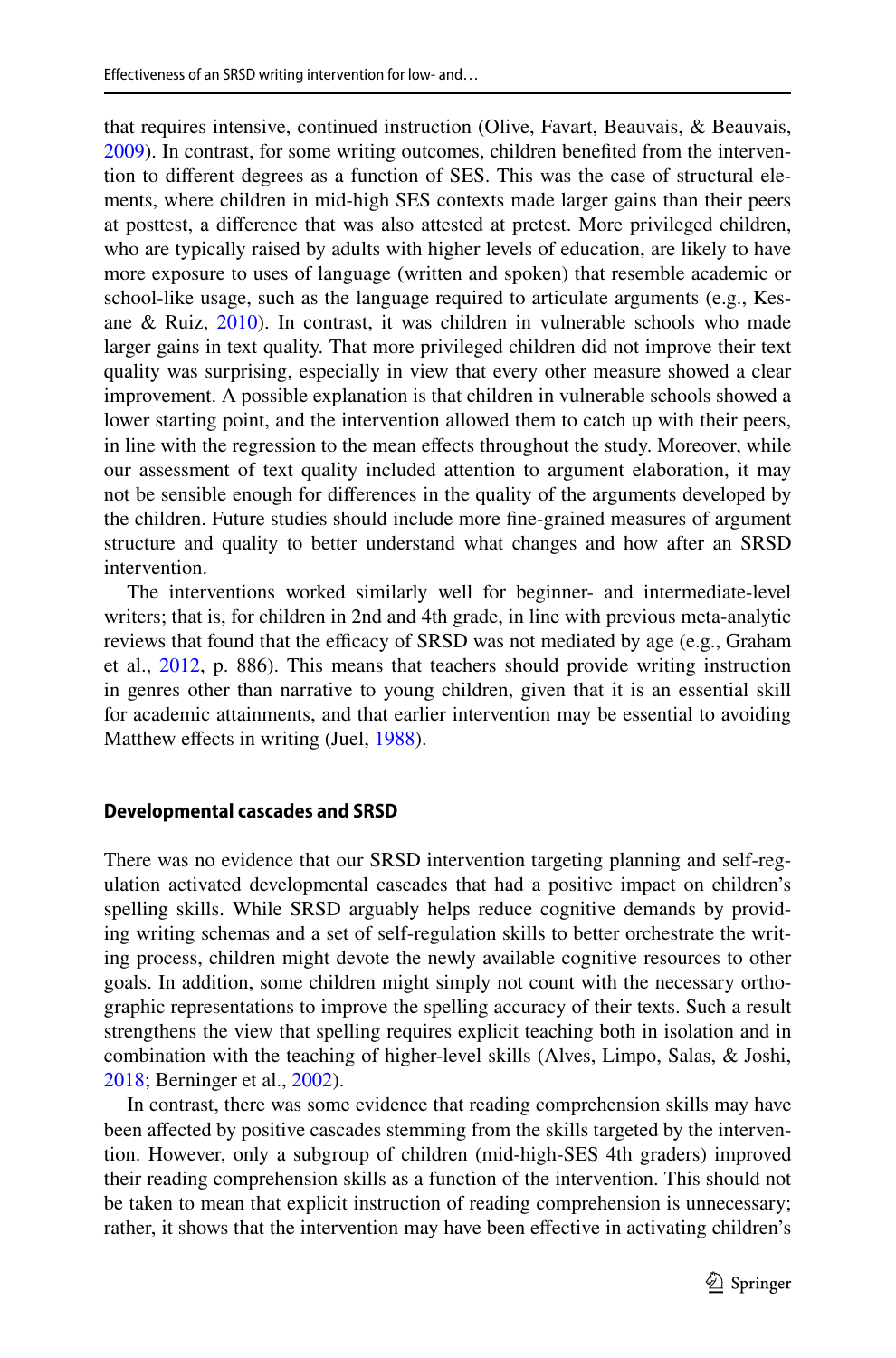knowledge and familiarity with rhetorical and structural aspects of written language, facilitating reading comprehension. The fact that only older children in more advantaged contexts showed this added beneft may be explained by their longer and richer exposure to written language, both inside and outside school. Although it is hard to pinpoint which aspects of the intervention might have triggered this efect, we would argue that the discussions around a writer's goals and the hierarchical organization of information in the text are likely contenders. In this sense, children from disadvantaged contexts may require more extended contact with and instruction on written language for the same mechanisms to be activated (Korat et al., [2007](#page-26-13)).

# **Limitations**

A number of limitations needs to be noted. Firstly, conducting research in Catalan, a minority language, involved choosing from the only two reading comprehension standardized tests available and making adaptations. This is far from ideal, which we tried to compensate by rigorously ensuring the comparability and reliability of all instruments. However, it was not a perfect comparison and it is plausible that the cascading efect from SRSD to reading comprehension would have been larger had we administered tests that consisted only of opinion-essay items. Secondly, children were all speakers of both Catalan and Spanish and, in a number of cases, they also spoke additional languages (very often in the case of the children in vulnerable schools, who are usually 1st or 2nd generation immigrants). Therefore, the present fndings may be harder to generalize to other contexts. Finally, although teachers were instructed to provide support to students according to their needs (i.e., a criterion-based approach), due to implementation limitations all children received the same number of sessions and were evaluated simultaneously, regardless of their mastery level (a time-based approach, e.g., Harris & Graham, [2017](#page-25-20), p. 125). It is likely that this design feature afected at least some of the fndings in this study and should be borne in mind during interpretation.

# **Educational implications and concluding remarks**

This study provided evidence that SRSD is a valid, efective approach to writing instruction for disadvantaged children. Teaching children about genre elements and writing processes, while providing them with self-regulation strategies, is an efficient way to improve writing skills in beginner and intermediate-level children, regardless of SES background. We have also shown that SRSD may trigger positive developmental cascades to other skills, although more research is needed to understand which specifc features of SRSD are responsible for such cascading efects, as well as their overall scope and the conditions under which they emerge. Finally, although the SRSD intervention was generally effective, some of its benefits were not within reach of all students. Most importantly, both vulnerable and non-vulnerable children appeared to beneft from the instruction to a very similar extent for most outcome measures, which is insufficient to bridge the gap between these populations. Educators and policy makers should substantially increase underprivileged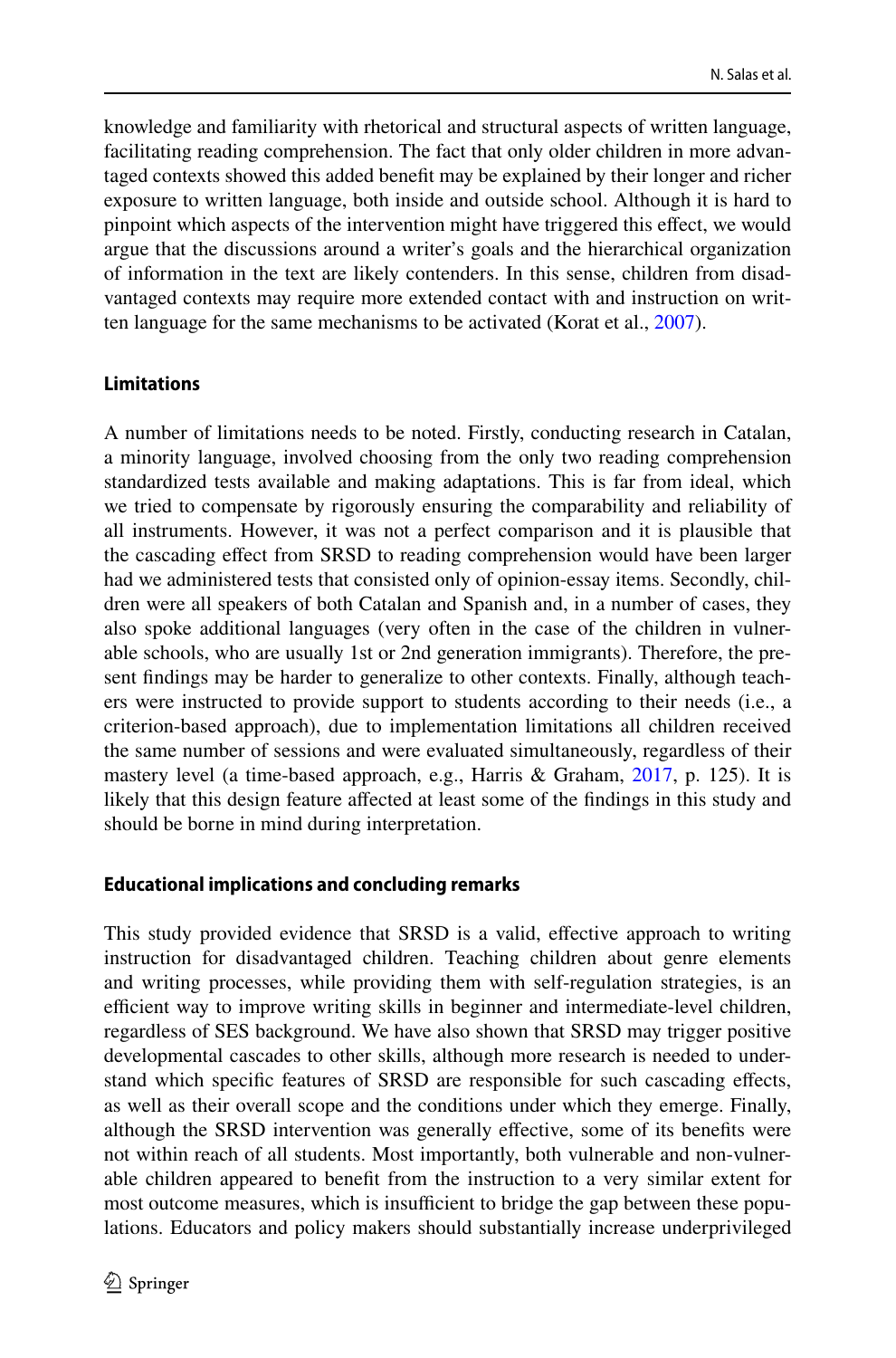children's opportunities to become in contact with written language, especially non-narrative genres, which are particularly instrumental to academic success. We would argue that these efforts may need to be conducted as early as possible (i.e., preschool), given that SES-related efects appear to be operative already in the earlier elementary school years.

**Acknowledgements** This research was supported by Grants 2015ACUP 00175 to Naymé Salas and Grant EDU2015-64798-R to Teresa Ribas. We are indebted to Dr. Teresa Limpo, who hosted the frst author during a short scientific stay, funded by COST Action IS1401 (PI: Rui Alves), and provided useful methodological advice. We would like to thank all the children and teachers who participated in the study. We are also grateful to Gabriel Liberman and Hugo Vilar Weber for their guidance in the statistical approach, and to Liliana Tolchinsky for her invaluable insights. Finally, we thank Carlos Villuendas for developing a bespoke app for text evaluation.

# **References**

- <span id="page-24-6"></span>Abbott, R. D., Berninger, V. W., & Fayol, M. (2010). Longitudinal relationships of levels of language in writing and between writing and reading in grades 1 to 7. *Journal of Educational Psychology, 102*(2), 281–298.<https://doi.org/10.1037/a0019318>.
- <span id="page-24-0"></span>Alamargot, D., & Chanquoy, L. (2001). *Through the models of writing*. Berlin: Springer.
- <span id="page-24-13"></span>Alves, R. A., Limpo, T., Salas, N., & Joshi, R. M. (2018). Handwriting and spelling. In S. Graham, C. A. MacArthur, & M. Hebert (Eds.), *Best practices in writing instruction* (3rd ed.). New York: Guildford Press.
- <span id="page-24-12"></span>Berman, R. A. (2008). The psycholinguistics of developing text construction. *Journal of Child Language, 35*(4), 735–771.<https://doi.org/10.1017/S0305000908008787>.
- <span id="page-24-9"></span>Berman, R. A., & Slobin, D. I. (1994). *Relating events in narrative: A cross linguistic developmental study*. Hillsdale: Laurence Erlbaum.
- <span id="page-24-3"></span>Berninger, V. W. (1999). Coordinating transcription and text generation in working memory during composing: Automatic and constructive processes. *Learning Disability Quarterly, 22*(2), 99–112. [https](https://doi.org/10.2307/1511269) [://doi.org/10.2307/1511269.](https://doi.org/10.2307/1511269)
- <span id="page-24-1"></span>Berninger, V. W., Vaughan, K. B., Abbott, R. D., Abbott, S. P., Rogan, L. W., Brooks, A., et al. (1997). Treatment of handwriting problems in beginning writers: Transfer from handwriting to composition. *Journal of Educational Psychology, 89*(4), 652.<https://doi.org/10.1037/0022-0663.89.4.652>.
- <span id="page-24-2"></span>Berninger, V. W., Vaughan, K., Abbott, R. D., Begay, K., Coleman, K. B., Curtin, G., et al. (2002). Teaching spelling and composition alone and together: Implications for the simple view of writing. *Journal of Educational Psychology, 94*(2), 291.<https://doi.org/10.1037/0022-0663.94.2.291>.
- <span id="page-24-7"></span>Berninger, V., Whitaker, D., Feng, Y., Swanson, H. L., & Abbott, R. D. (1996). Assessment of planning, translating, and revising in junior high writers. *Journal of School Psychology, 34*(1), 23–52. [https://](https://doi.org/10.1016/0022-4405(95)00024-0) [doi.org/10.1016/0022-4405\(95\)00024-0.](https://doi.org/10.1016/0022-4405(95)00024-0)
- <span id="page-24-4"></span>Berninger, V. W., & Winn, W. (2006). Implications of advancements in brain research and technology for writing development, writing instruction, and educational evolution. In C. MacArthur, S. Graham, & J. Fitzgerald (Eds.), *Handbook of writing research* (pp. 96–114). New York: Guilford Press.
- <span id="page-24-11"></span>Borenstein, M., Cooper, H., Hedges, L., & Valentine, J. (2009). Efect sizes for continuous data. In H. Cooper, L. V. Hedges, & J. C. Valentine (Eds.), *The handbook of research synthesis and meta-analysis* (2n ed., pp. 221–235). New York City: Russell Sage Foundation.
- <span id="page-24-5"></span>Bourdin, B., & Fayol, M. (1994). Is written language production more difficult than oral language production? A working memory approach. *International Journal of Psychology, 29*(5), 591–620. [https](https://doi.org/10.1080/00207599408248175) [://doi.org/10.1080/00207599408248175.](https://doi.org/10.1080/00207599408248175)
- <span id="page-24-8"></span>Camps i Mundó, A. C. (1994). *L'ensenyament de la composició escrita. [The teaching of written composition]*. Barcelona: Barcanova.
- <span id="page-24-10"></span>Catalá, G., Catala, M., Molina, E., & Monclús, R. (1998). *Avaluació de la comprensió lectora. Proves ACL [Assessment of Reading comprehension]*. Barcelona: Graó.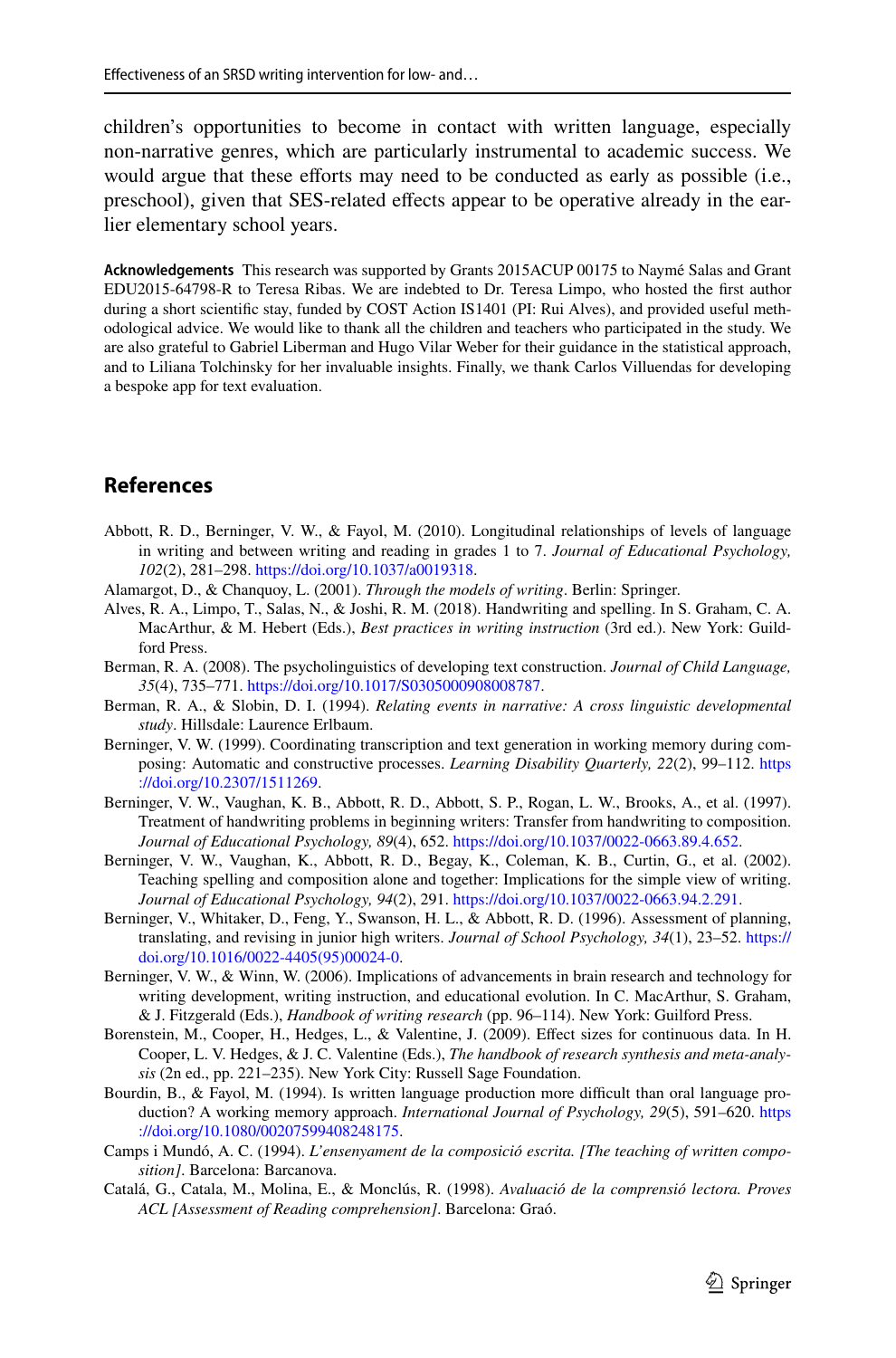- <span id="page-25-1"></span>Coker, D. (2006). Impact of frst-grade factors on the growth and outcomes of urban schoolchildren's primary-grade writing. *Journal of Educational Psychology, 98*(3), 471. [https://doi.org/10.1177/00420](https://doi.org/10.1177/0042085910377426) [85910377426](https://doi.org/10.1177/0042085910377426).
- <span id="page-25-10"></span>Coker, D. L., Jr., & Erwin, E. (2011). Teaching academic argument in an urban middle school: A case study of two approaches. *Urban Education, 46*(2), 120–140. [https://doi.org/10.1177/0042085910](https://doi.org/10.1177/0042085910377426) [377426](https://doi.org/10.1177/0042085910377426).
- <span id="page-25-19"></span>Cuetos, F., Rodríguez, B., Ruano, E., & Arribas, D. (2007). Prolec-r. *Evaluación de los procesos lectores*–*revisado [Assessment of reading processes*-*revised].* TEA.
- <span id="page-25-6"></span>De La Paz, S., & Graham, S. (2002). Explicitly teaching strategies, skills, and knowledge: Writing instruction in middle school classrooms. *Journal of Educational Psychology, 94*(4), 687. [https://doi.](https://doi.org/10.1037/0022-0663.94.4.687) [org/10.1037/0022-0663.94.4.687.](https://doi.org/10.1037/0022-0663.94.4.687)
- <span id="page-25-15"></span>de Manrique, A. M. B., & Signorini, A. (1998). Emergent writing forms in Spanish. *Reading and Writing, 10*(6), 499–517. <https://doi.org/10.1023/A:1008019206946>.
- <span id="page-25-16"></span>Fitzgerald, J., & Shanahan, T. (2000). Reading and writing relations and their development. *Educational Psychologist, 35*(1), 39–50. [https://doi.org/10.1207/S15326985EP3501\\_5](https://doi.org/10.1207/S15326985EP3501_5).
- <span id="page-25-11"></span>Fry, A. F., & Hale, S. (1996). Processing speed, working memory, and fuid intelligence: Evidence for a developmental cascade. *Psychological Science, 7*(4), 237–241. [https://doi.](https://doi.org/10.1111/j.1467-9280.1996.tb00366.x) [org/10.1111/j.1467-9280.1996.tb00366.x](https://doi.org/10.1111/j.1467-9280.1996.tb00366.x).
- <span id="page-25-18"></span>Ganzeboom, H. B., De Graaf, P. M., & Treiman, D. J. (1992). A standard international socio-economic index of occupational status. *Social Science Research, 21*(1), 1–56. [https://doi.org/10.1016/0049-](https://doi.org/10.1016/0049-089X(92)90017-B) [089X\(92\)90017-B](https://doi.org/10.1016/0049-089X(92)90017-B).
- <span id="page-25-7"></span>Graham, S., & Harris, K. R. (2003). Students with learning disabilities and the process of writing: A meta-analysis of SRSD studies. In H. L. Swanson, K. R. Harris, & S. Graham (Eds.), *Handbook of learning disabilities*. New York: The Guilford Press.
- <span id="page-25-8"></span>Graham, S., & Harris, K. R. (2005). Improving the writing performance of young struggling writers: Theoretical and programmatic research from the center on accelerating student learning. *The journal of Special Education*, *39*(1), 19–33[.https://doi.org/10.1177/00224669050390010301.](https://doi.org/10.1177/00224669050390010301)
- <span id="page-25-0"></span>Graham, S., & Harris, K. R. (2009). Almost 30 years of writing research: Making sense of it all with The Wrath of Khan. *Learning Disabilities Research and Practice, 24*(2), 58–68. [https://doi.org/10.111](https://doi.org/10.1111/j.1540-5826.2009.01277.x) [1/j.1540-5826.2009.01277.x](https://doi.org/10.1111/j.1540-5826.2009.01277.x).
- <span id="page-25-2"></span>Graham, S., & Harris, K. (2018). An examination of the design principles underlying a self-regulated strategy development study. *Journal of Writing Research, 10*(2), 139–187. [https://doi.org/10.17239](https://doi.org/10.17239/jowr-2018.10.02.02) [/jowr-2018.10.02.02](https://doi.org/10.17239/jowr-2018.10.02.02).
- <span id="page-25-13"></span>Graham, S., Harris, K. R., & Chorzempa, B. F. (2002). Contribution of spelling instruction to the spelling, writing, and reading of poor spellers. *Journal of Educational Psychology, 94*(4), 669. [https://](https://doi.org/10.1037/0022-0663.94.4.669) [doi.org/10.1037/0022-0663.94.4.669.](https://doi.org/10.1037/0022-0663.94.4.669)
- <span id="page-25-12"></span>Graham, S., Harris, K. R., & McKeown, D. (2014). The writing of students with learning disabilities, meta-analysis of self-regulated strategy development writing intervention studies, and future directions: Redux. In H. L. Swanson, K. R. Harris, & S. Graham (Eds.), *Handbook of learning disabilities* (pp. 405–438). New York: The Guilford Press.
- <span id="page-25-17"></span>Graham, S., & Hebert, M. (2011). Writing to read: A meta-analysis of the impact of writing and writing instruction on reading. *Harvard Educational Review, 81*(4), 710–744. [https://doi.org/10.17763/](https://doi.org/10.17763/haer.81.4.t2k0m13756113566) [haer.81.4.t2k0m13756113566.](https://doi.org/10.17763/haer.81.4.t2k0m13756113566)
- <span id="page-25-4"></span>Graham, S., McKeown, D., Kiuhara, S., & Harris, K. R. (2012). A meta-analysis of writing instruction for students in the elementary grades. *Journal of Educational Psychology, 104*(4), 879. [https://doi.](https://doi.org/10.1037/a0029185) [org/10.1037/a0029185.](https://doi.org/10.1037/a0029185)
- <span id="page-25-3"></span>Graham, S., & Perin, D. (2007). A meta-analysis of writing instruction for adolescent students. *Journal of Educational Psychology, 99*(3), 445.<https://doi.org/10.1037/0022-0663.99.3.445>.
- <span id="page-25-14"></span>Graham, S., & Santangelo, T. (2014). Does spelling instruction make students better spellers, readers, and writers? A meta-analytic review. *Reading and Writing, 27*(9), 1703–1743. [https://doi.org/10.1007/](https://doi.org/10.1007/s11145-014-9517-0) [s11145-014-9517-0](https://doi.org/10.1007/s11145-014-9517-0).
- <span id="page-25-9"></span>Hackman, D. A., & Farah, M. J. (2009). Socioeconomic status and the developing brain. *Trends in Cognitive Sciences*, *13*(2), 65–73.<https://doi.org/10.1016/j.tics.2008.11.003>.
- <span id="page-25-5"></span>Harris, K. R., & Graham, S. (1996). *Making the writing process work: Strategies for composition and self-regulation*. Brookline: Brookline Books.
- <span id="page-25-20"></span>Harris, K. R., & Graham, S. (2017). Self-regulated strategy development: Theoretical bases, critical instructional elements, and future research. In R. Fidalgo Redondo, K. Harris, & M. Braaksma (Eds.), *Design principles for teaching efective writing*. Netherlands: Brill.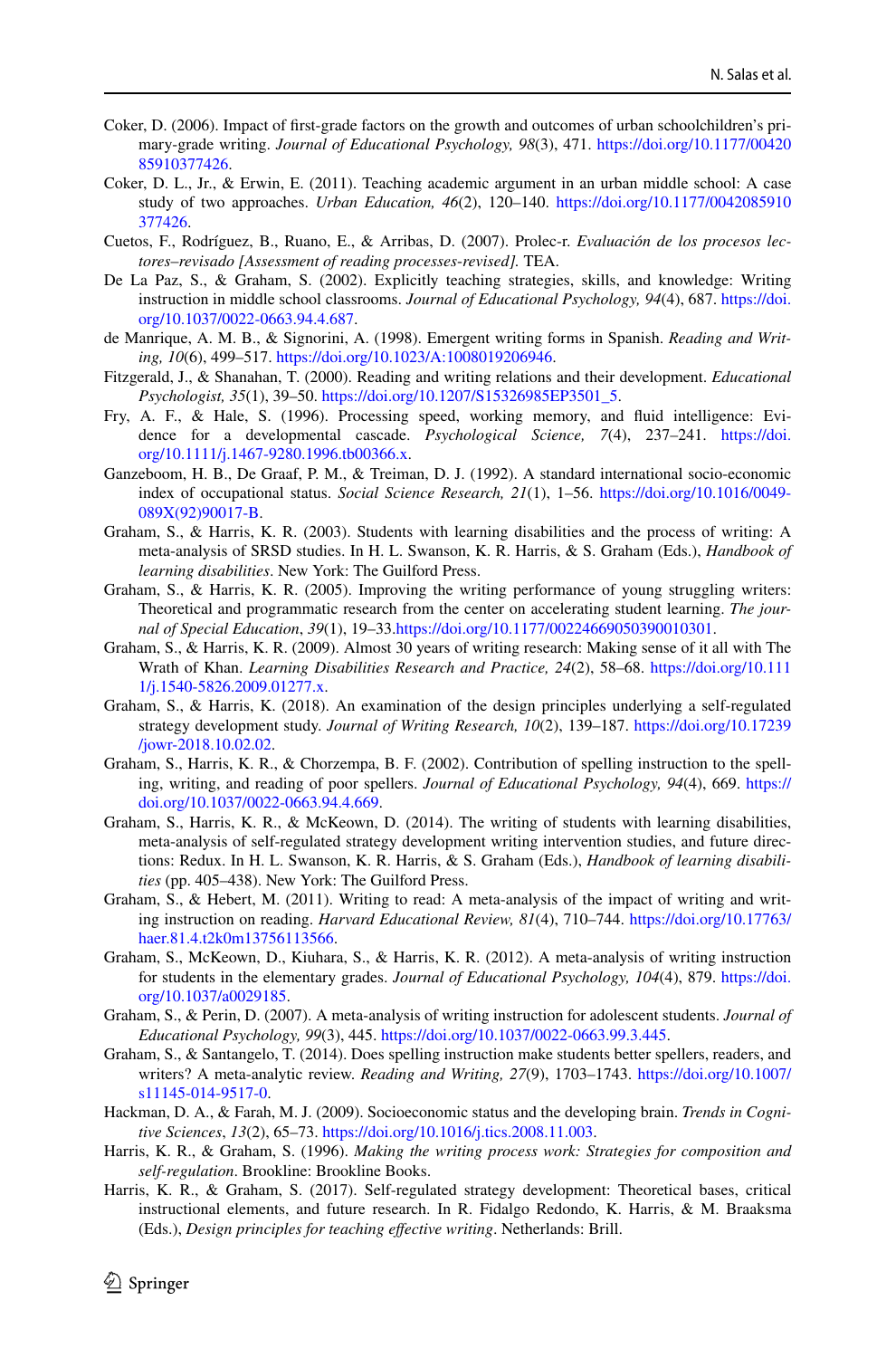- <span id="page-26-6"></span>Harris, K. R., Graham, S., & Mason, L. H. (2006). Improving the writing, knowledge, and motivation of struggling young writers: Efects of self-regulated strategy development with and without peer support. *American Educational Research Journal, 43*(2), 295–340. [https://doi.org/10.3102/0002831204](https://doi.org/10.3102/00028312043002295) [3002295](https://doi.org/10.3102/00028312043002295).
- <span id="page-26-7"></span>Harris, K. R., Ray, A., Graham, S., & Houston, J. (2019). Answering the challenge: SRSD instruction for close reading of text to write to persuade with 4th and 5th Grade students experiencing writing diffculties. *Reading and Writing, 32*(6), 1459–1482.<https://doi.org/10.1007/s11145-018-9910-1>.
- <span id="page-26-1"></span>Hayes, J. R., & Flower, L. S. (1980). Identifying the organization of writing processes. In I. W. Gregg & E. R. Steinberg (Eds.), *Cognitive processes in writing*. Hillsdale: Erlbaum.
- <span id="page-26-17"></span>Heck, R. H., & Thomas, S. L. (2015). *An introduction to multilevel modeling techniques: MLM and SEM approaches using Mplus*. Abingdon: Routledge.
- <span id="page-26-3"></span>Juel, C. (1988). Learning to read and write: A longitudinal study of 54 children from frst through fourth grades. *Journal of Educational Psychology, 80*(4), 437–447. [https://doi.](https://doi.org/10.1037/0022-0663.80.4.437) [org/10.1037/0022-0663.80.4.437.](https://doi.org/10.1037/0022-0663.80.4.437)
- <span id="page-26-10"></span>Juel, C., Grifth, P. L., & Gough, P. B. (1986). Acquisition of literacy: A longitudinal study of children in frst and second grade. *Journal of Educational Psychology, 78,* 243–255. [https://doi.](https://doi.org/10.1037/0022-0663.78.4.243) [org/10.1037/0022-0663.78.4.243.](https://doi.org/10.1037/0022-0663.78.4.243)
- <span id="page-26-20"></span>Kesane, I., & Ruiz, L. (2010). Contribucions de la comunitat científca internacional sobre aprenentatge de la lectura i superació del fracàs escolar [Contributions of the international scientifc community on the learning of reading and overcoming school failure]. *Temps d'Educació, 38,* 115–134.
- <span id="page-26-0"></span>Kim, Y. S., Puranik, C., & Otaiba, S. A. (2015). Developmental trajectories of writing skills in frst grade: Examining the efects of SES and language and/or speech impairments. *The Elementary School Journal, 115*(4), 593–613. [https://doi.org/10.1086/681971.](https://doi.org/10.1086/681971)
- <span id="page-26-18"></span>Kline, R. (2011). *Principles and practice of structural equation modeling* (3rd ed.). New York: Guilford Press.
- <span id="page-26-4"></span>Korat, O., & Schif, R. (2005). Do children who read more books know "what is good writing" better than children who read less? A comparison between grade levels and SES groups. *Journal of Literacy Research, 37*(3), 289–324. [https://doi.org/10.1207/s15548430jlr3703\\_2.](https://doi.org/10.1207/s15548430jlr3703_2)
- <span id="page-26-13"></span>Korat, O., Klein, P., & Segal-Drori, O. (2007). Maternal mediation in book reading, home literacy environment, and children's emergent literacy: A comparison between two social groups. *Reading and Writing*, *20*(4), 361–398. <https://doi.org/10.1007/s11145-006-9034-x>.
- <span id="page-26-14"></span>Landis, J. R., & Koch, G. G. (1977). An application of hierarchical kappa-type statistics in the assessment of majority agreement among multiple observers. *Biometrics*. <https://doi.org/10.2307/2529786>.
- <span id="page-26-16"></span>Limpo, T., & Alves, R. A. (2013). Teaching planning or sentence-combining strategies: Efective SRSD interventions at diferent levels of written composition. *Contemporary Educational Psychology, 38*(4), 328–341. [https://doi.org/10.1016/j.cedpsych.2013.07.004.](https://doi.org/10.1016/j.cedpsych.2013.07.004)
- <span id="page-26-9"></span>Limpo, T., Vigário, V., Rocha, R., & Graham, S. (2020). Promoting transcription in third-grade classrooms: Efects on handwriting and spelling skills, composing, and motivation. *Contemporary Educational Psychology*. <https://doi.org/10.1016/j.cedpsych.2020.101856>.
- <span id="page-26-15"></span>MacWhinney, B. (2017). *Tools for analyzing talk. Part 2: The CLAN program*. Pittsburgh: Carnegie Mellon University. Retrieved from<http://talkbank.org/manuals/CLAN.pdf>.
- <span id="page-26-2"></span>Mason, L. H., Snyder, K. H., Sukhram, D. P., & Kedem, Y. (2006). TWA+ PLANS strategies for expository reading and writing: Efects for nine fourth-grade students. *Exceptional Children, 73*(1), 69–89. <https://doi.org/10.1177/001440290607300104>.
- <span id="page-26-8"></span>Masten, A. S., & Cicchetti, D. (2010). Developmental cascades. *Development and Psychopathology, 22*(3), 491–495.<https://doi.org/10.1017/S0954579410000222>.
- <span id="page-26-11"></span>McCutchen, D. (2000). Knowledge, processing, and working memory: Implications for a theory of writing. *Educational Psychologist, 35*(1), 13–23. [https://doi.org/10.1207/S15326985EP3501\\_3.](https://doi.org/10.1207/S15326985EP3501_3)
- <span id="page-26-12"></span>Olive, T. (2014). Toward a parallel and cascading model of the writing system: A review of research on writing processes coordination. *Journal of Writing Research*. [https://doi.org/10.17239/](https://doi.org/10.17239/jowr-2014.06.02.4) [jowr-2014.06.02.4.](https://doi.org/10.17239/jowr-2014.06.02.4)
- <span id="page-26-19"></span>Olive, T., Favart, M., Beauvais, C., & Beauvais, L. (2009). Children's cognitive efort and fuency in writing: Efects of genre and of handwriting automatisation. *Learning and Instruction, 19*(4), 299–308. [https://doi.org/10.1016/j.learninstruc.2008.05.005.](https://doi.org/10.1016/j.learninstruc.2008.05.005)
- <span id="page-26-5"></span>Perry, L. B., & McConney, A. (2010). Does the SES of the school matter? An examination of socioeconomic status and student achievement using PISA 2003. *Teachers College Record, 112*(4), 1137–1162.